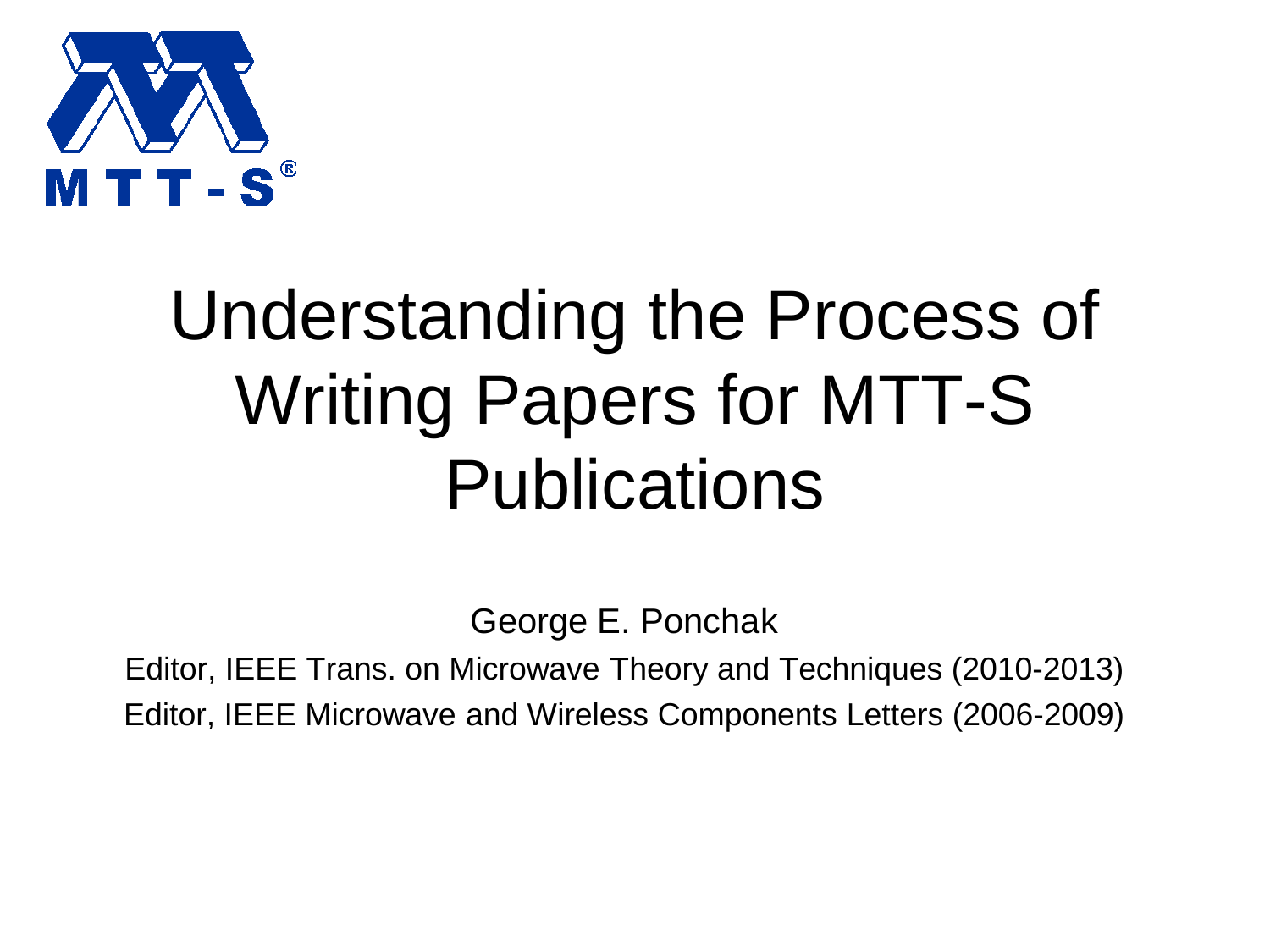

#### MTT-S Publications

| $\overline{R}$                        | <b>Transactions</b>                  | <b>Letters</b> | <b>Magazine</b>                                      |
|---------------------------------------|--------------------------------------|----------------|------------------------------------------------------|
| <b>New Research</b><br><b>Article</b> | YES (6 pages,<br>over-length charge) | YES (3 pages)  | <b>NO</b>                                            |
| <b>Tutorial Article</b>               | <b>YES</b> (at expert<br>level)      | <b>NO</b>      | <b>YES</b> (at Fundamental<br>to Intermediate level) |
| <b>Application</b><br><b>Note</b>     | <b>NO</b>                            | <b>NO</b>      | <b>YES</b>                                           |
| <b>Review Article</b>                 | YES (at expert<br>level)             | <b>NO</b>      | <b>YES</b> (at Fundamental<br>to Intermediate level) |

EFF **IEEE TRANSACTIONS ON MICROWAVE AND WIRELESS COMPONENTS LETTERS. TER AHER TZ SCIENCE AND TECHNOLOGY** EXPANDING THE USE OF THE **ELECTROMAGNETIC SPECTRUM** 

**OIEEE** 

- **Research Article**: Papers in the journals use the IEEE standard format and must include a Title, Abstract, Introduction, Technical Content, Conclusions, and References. The transactions also include the author biographies.
- **Tutorial:** Unique presentation of known material. Valuable methodologies, exhaustive references
- **Application Note:** Describe current application of technology: circuits, systems, models, concepts.
- **Review:** Historical account of field, exhaustive references, explanation of state-of-the-art, indications of future research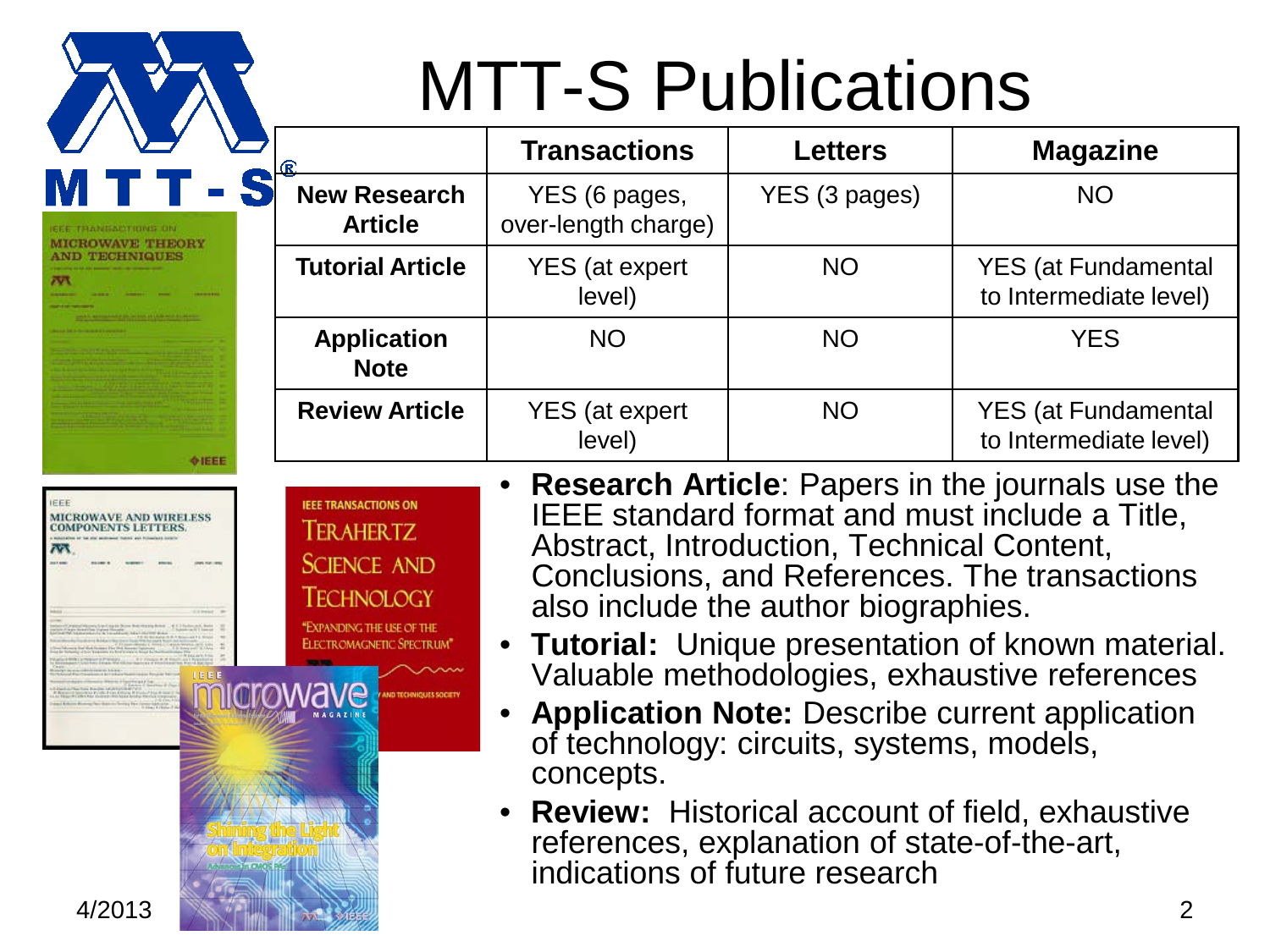

#### Why Publish with IEEE / MTT-S Journals

| <b>Journal Name</b>                           | 2011 Impact Factor | 2012 Impact Factor |
|-----------------------------------------------|--------------------|--------------------|
|                                               |                    |                    |
| <b>IEEE Trans. Micro. Theory and Tech.</b>    | 1.853              | 2.229              |
| <b>IEEE Micro. and Wireless Comp. Lett.</b>   | 1.717              | 1.784              |
| <b>IEEE Trans. Antenna and Propagation</b>    | 2.151              | 2.332              |
| <b>IEEE Trans. Wireless Communication</b>     | 2.586              | 2.418              |
| <b>IEEE Microwave Magazine</b>                | 2.111              | 1.495              |
| <b>Electronics Letters</b>                    | 0.965              | 1.038              |
| <b>IEEE Antenna and Wireless Prop. Lett.</b>  | 1.374              | 1.667              |
| Micro. and Optical Technology Letters         | 0.618              | 0.585              |
| <b>IET Proc. Micro. and Antenna and Prop.</b> | 0.681              | 0.836              |
| <b>IEEE Journal Solid State Circuits</b>      | 3.226              | 3.063              |

#### 4/2013 3 **IEEE MTT-S Journals have the highest Impact Factors among comparable journals**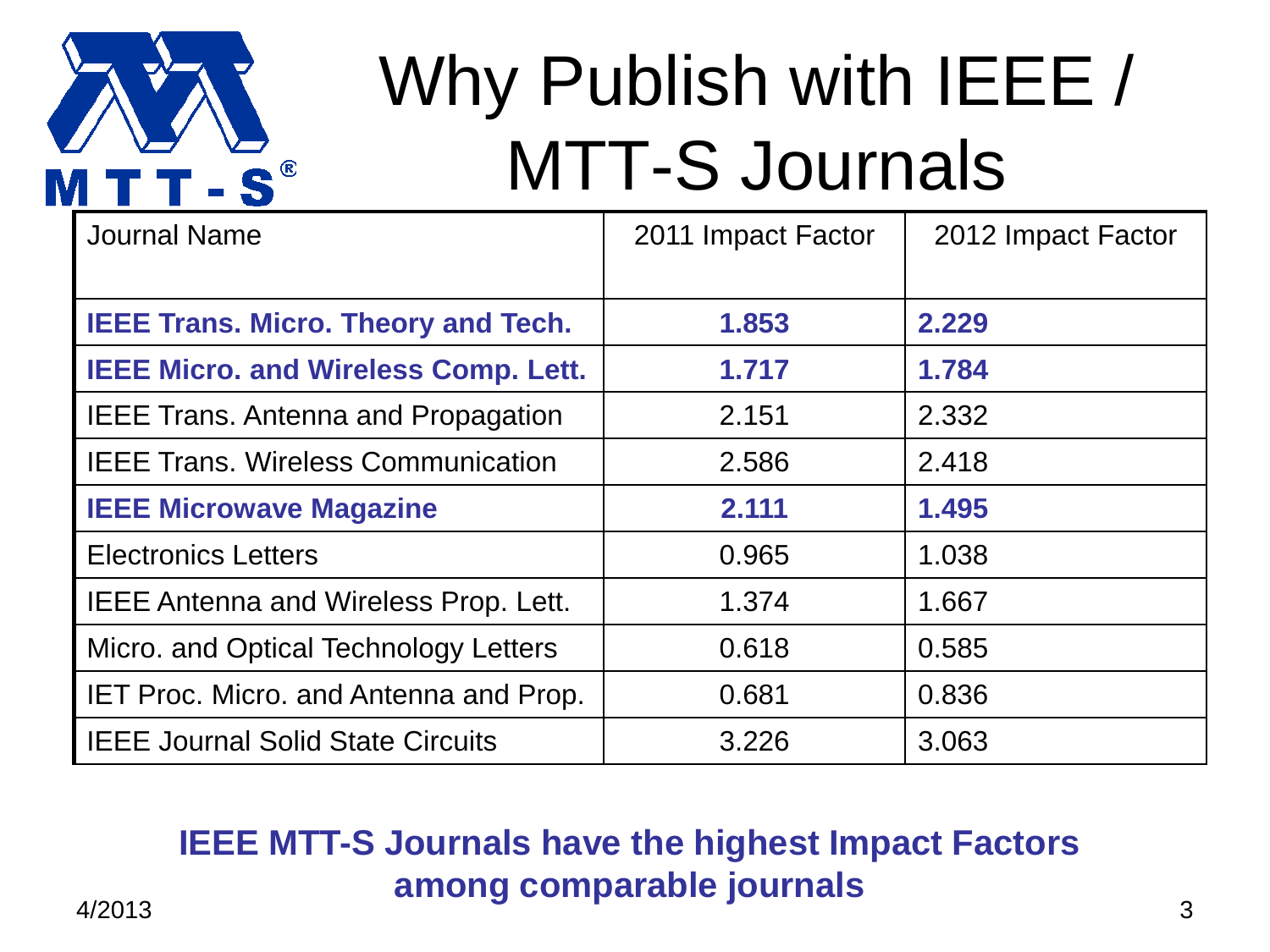

### Why Write Papers in MTT-S Journals

- Many universities and funding organizations require that funded work be published in open access journals.
- There are several open access journals that publish papers within the scope of our journals, and they have a high impact factor. However, there is debate whether the IF has been artificially raised.
- All papers published in IEEE journals may be open access. The papers undergo the same review process as all other papers, and they are published in the print journals as they always had been. It is called Hybrid Open Access.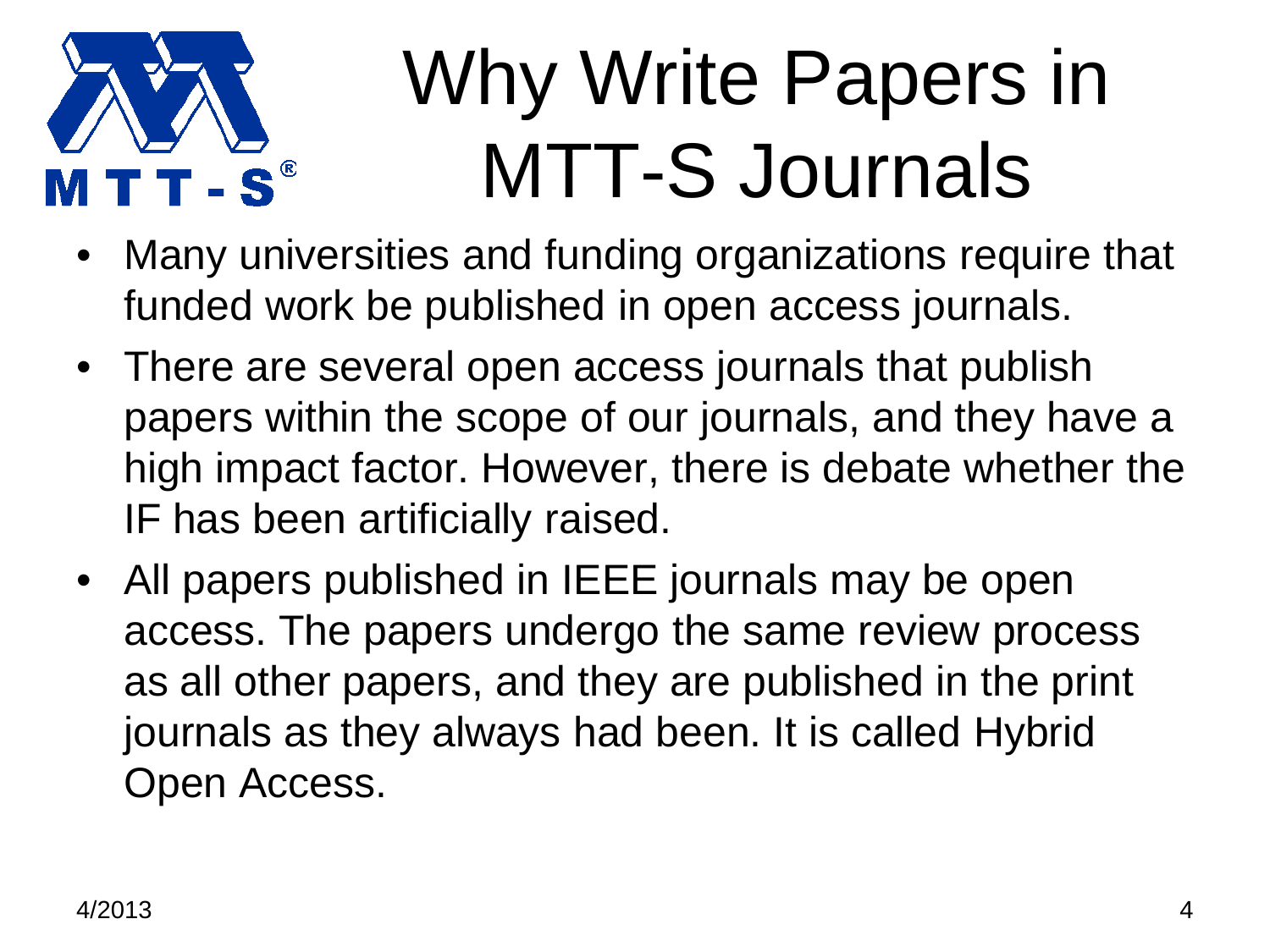

#### Why Publish with IEEE / MTT-S Journals



Year

**These are among the quickest times between submission and publication of all engineering journals**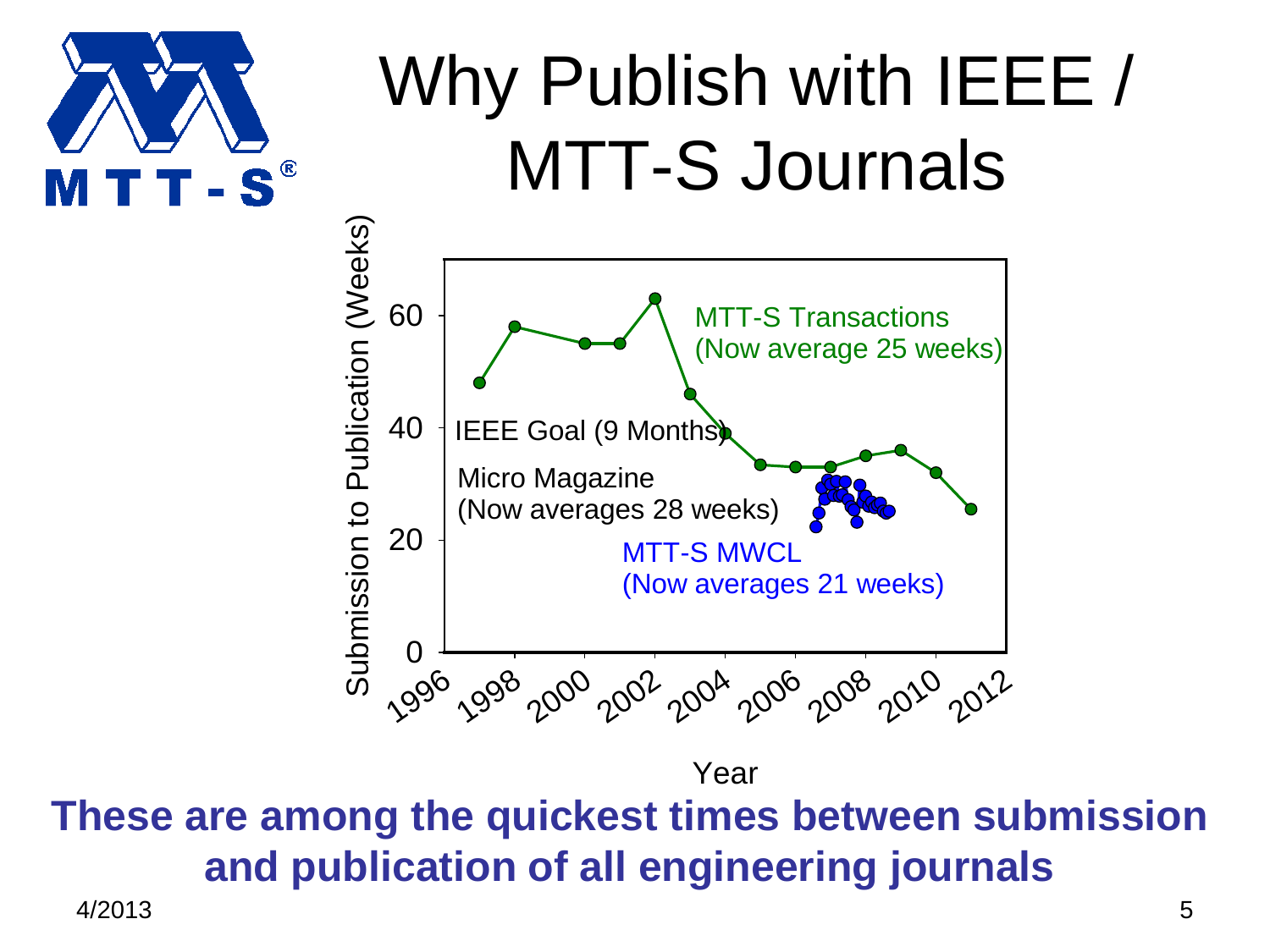

## Why Write Papers in MTT-S journals

Scientific Process

- Publish new scientific results
- Allow other researchers to confirm your results
- Allow other researchers to extend your results
- Clarify difficult concepts for the other engineers and the general public

Personal Reasons

- Establish priority (private notebooks do not establish your priority)
- Publicize (advertise) new technology capability
- Career advancement

Science depends on the peer review process to assess paper technical correctness, novelty, significance.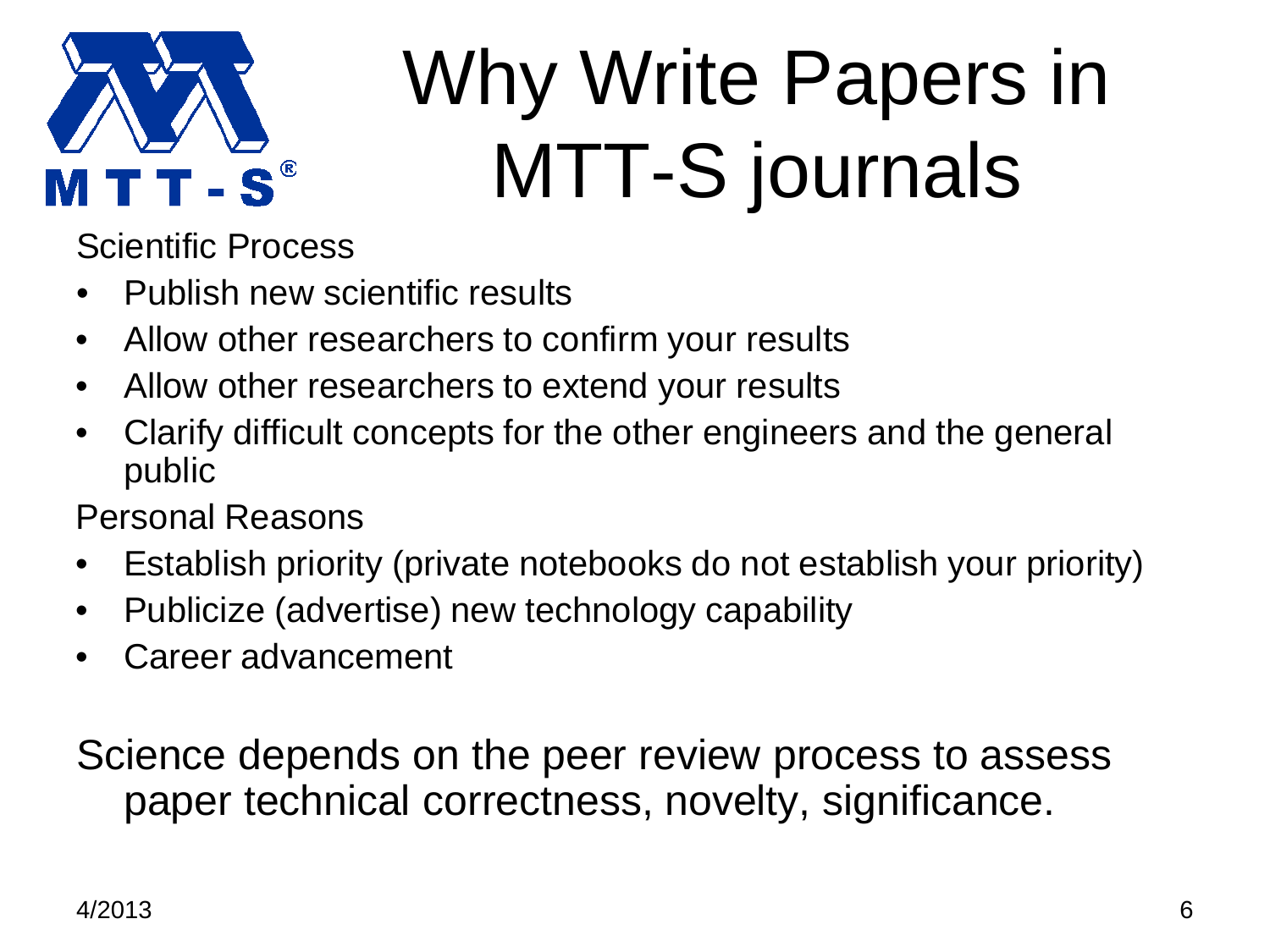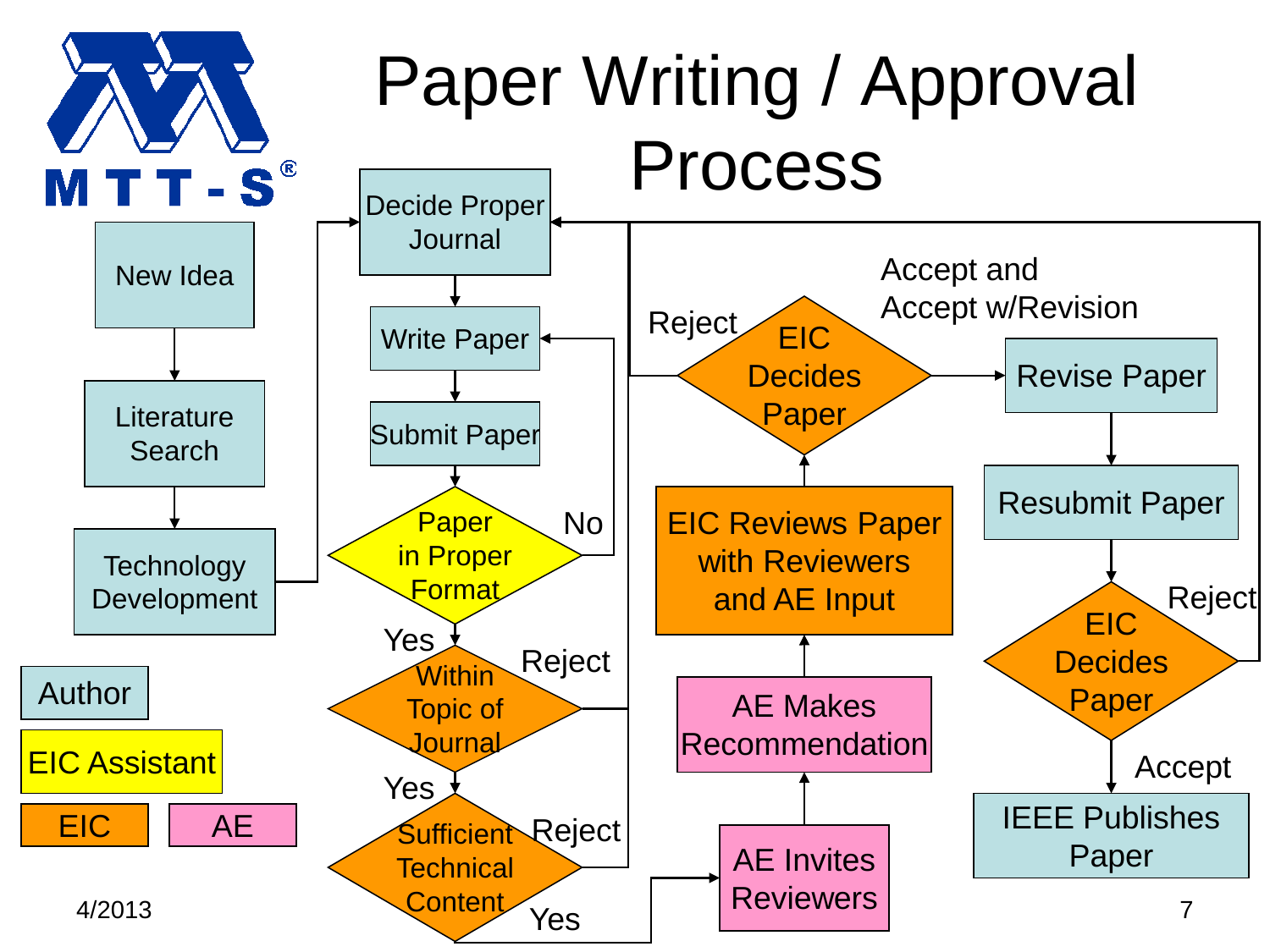

#### Observations Related to Paper Returns

- Not in the proper format. These are not rejected, but they cause delay for the author. See MTT-S web site for author instructions, www.mtt.org
- Not within the scope of the journal.
- Does not have sufficient technical content

All of these steps may be avoided if authors take time to read papers in the journal they are submitting to, understand the quality expected, and understand the submission guidelines.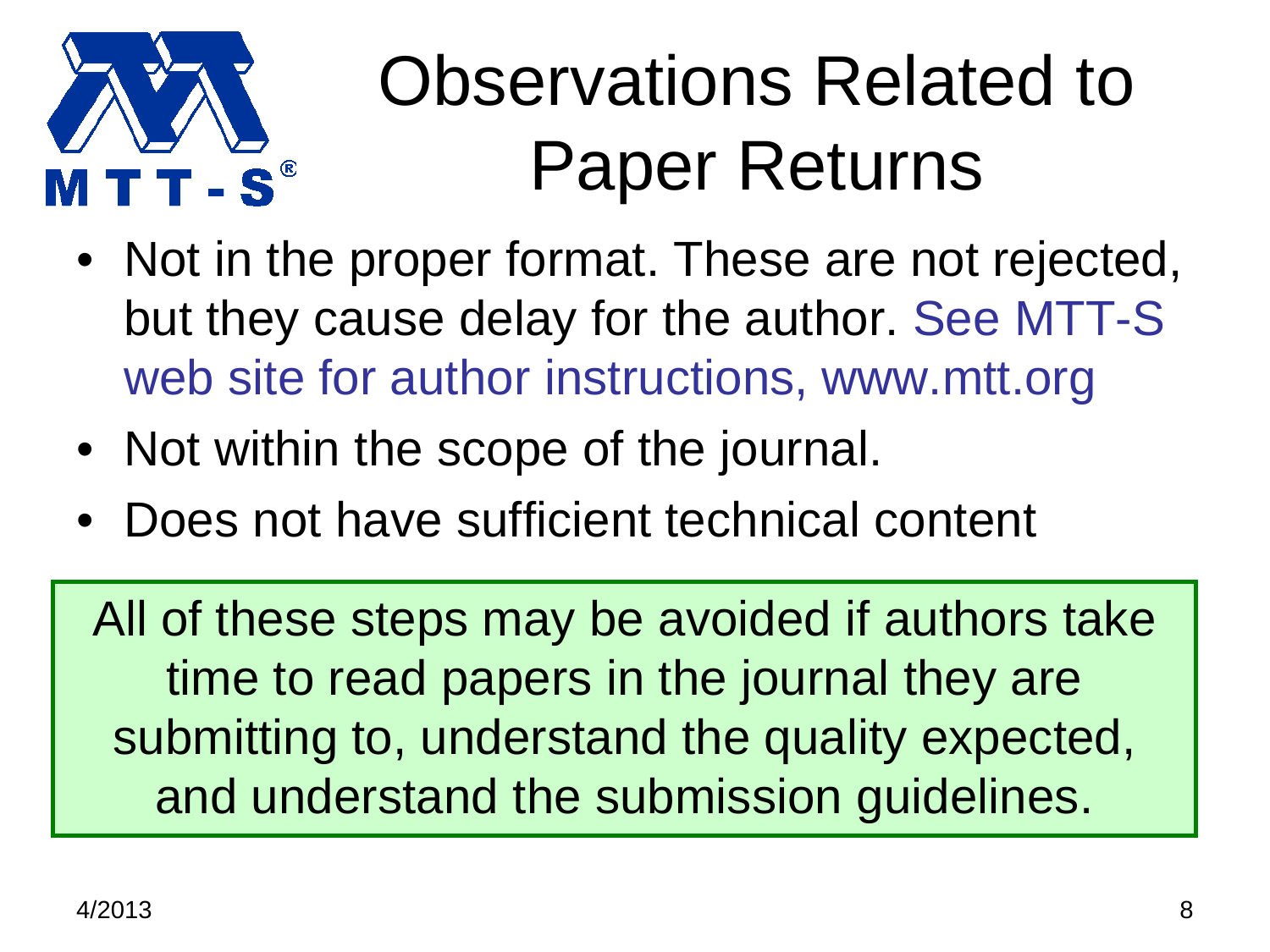

#### Reasons for Rejection of Reviewed Papers

Note: Most reviewers look for reasons to reject a paper, not to accept it. Do not give them easy reasons.

- 1. Paper is very similar to another paper by the authors that was not referenced.
- 2. Idea not novel or it is an obvious, incremental variation over prior art.
- 3. Results are not significant
- 4. Results are not state of the art.
- 5. Unsupported claims made in the paper.
- 6. Method or circuit are not fully explained.
- 7. Measured results not presented.
- 8. Poor grammar or use of English.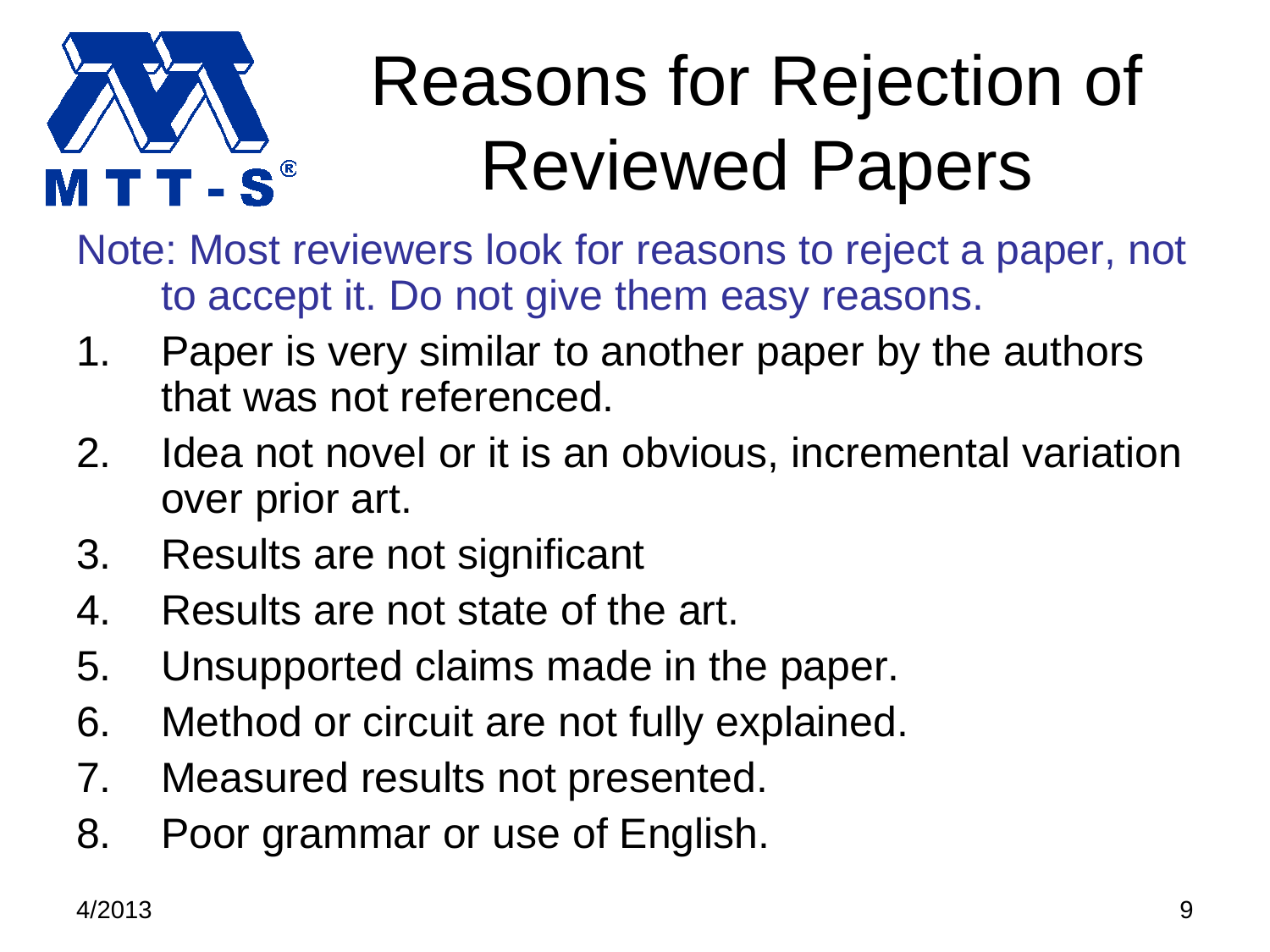

Not Referencing Prior Papers:

- Not referencing your own work that is similar almost always results in rejection. If you have published similar work, it is best to state so in the introduction and explain what is different in this paper.
- Be fair when referencing past work; reference work by all research groups.
- With IEEE Xplore and Google Scholar, the Editor or the reviewers will find prior papers by the authors.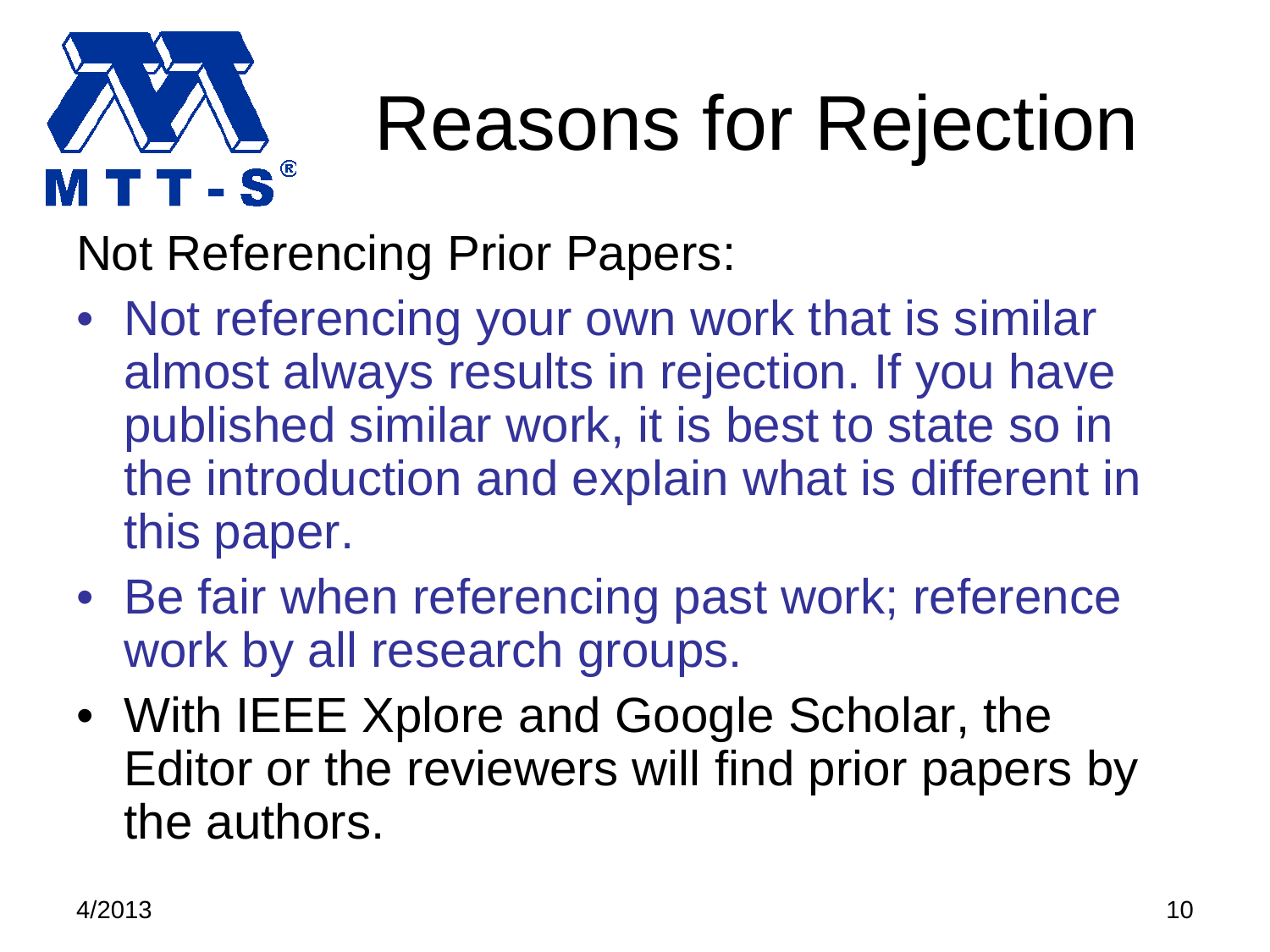

Low Novelty:

- IEEE publication rules require every paper to be new. There is no definition of how different a paper must be to be new. Generally, new material must be technical content, not more references and longer introduction.
- Paper is very similar to prior paper by other authors.
- Obvious, incremental variations of prior art are rejected.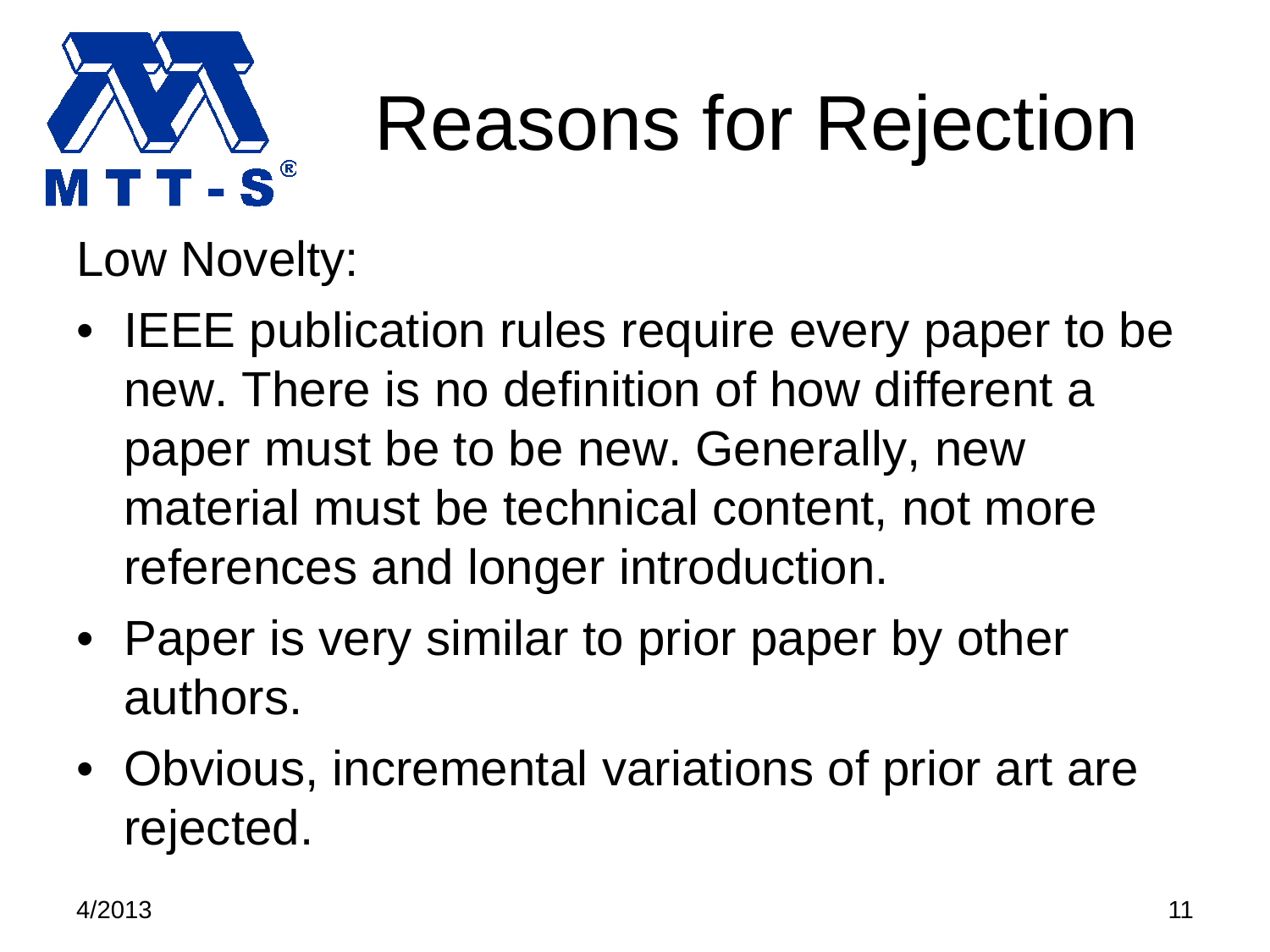

Not Significant:

• Title: Development of numerical method that merges Cartesian and Circular coordinate systems for the solution of "Snowcone Waveguide"



The theory and numerical method may be very novel, but who is ever going to use "Snowcone Waveguide." Who cares. Not Significant!!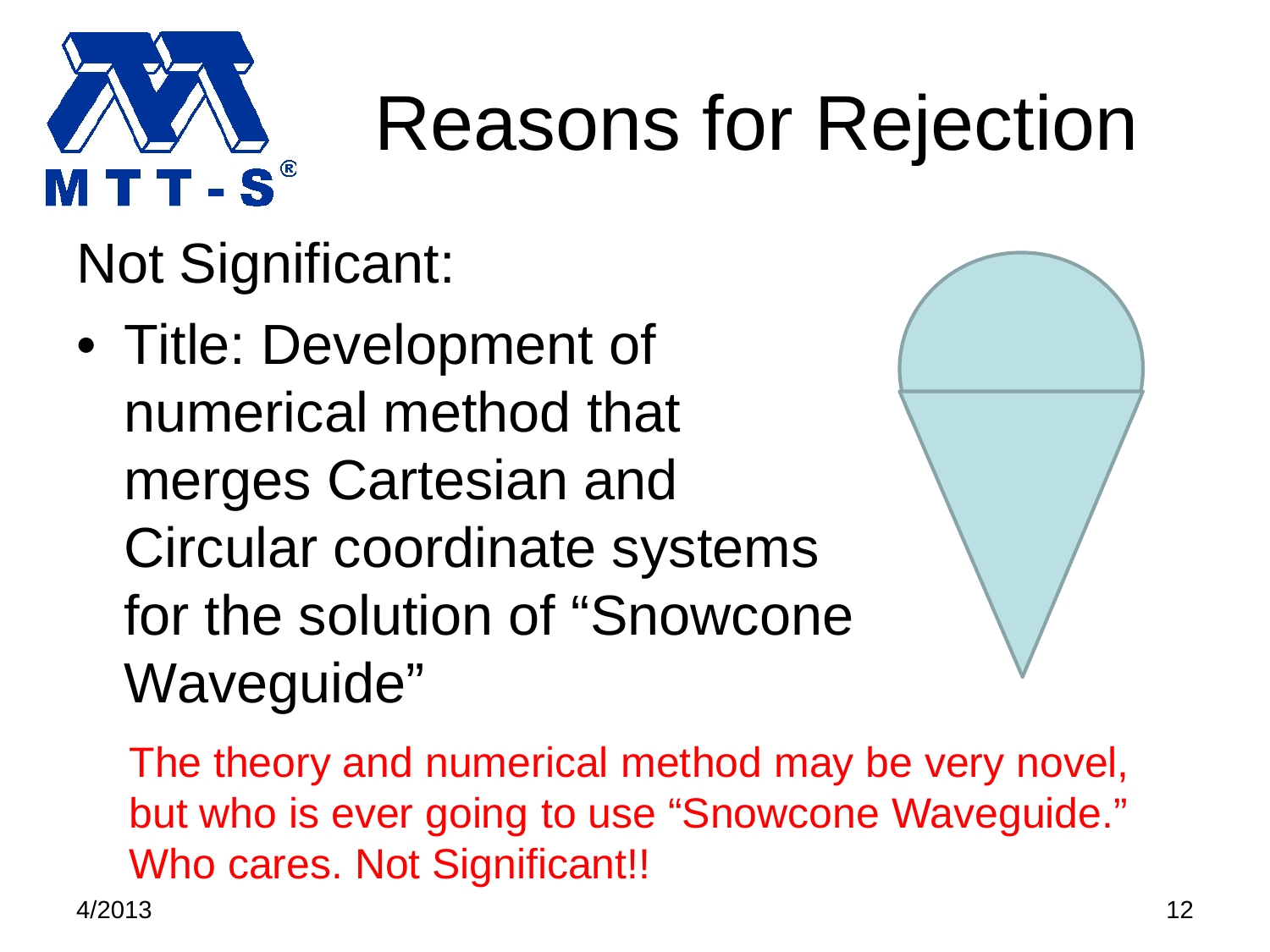

Not State of the Art:

- IEEE does not publish papers that present "comparable" results.
- Reviewers are experts in their fields and expect new results to be better than prior results.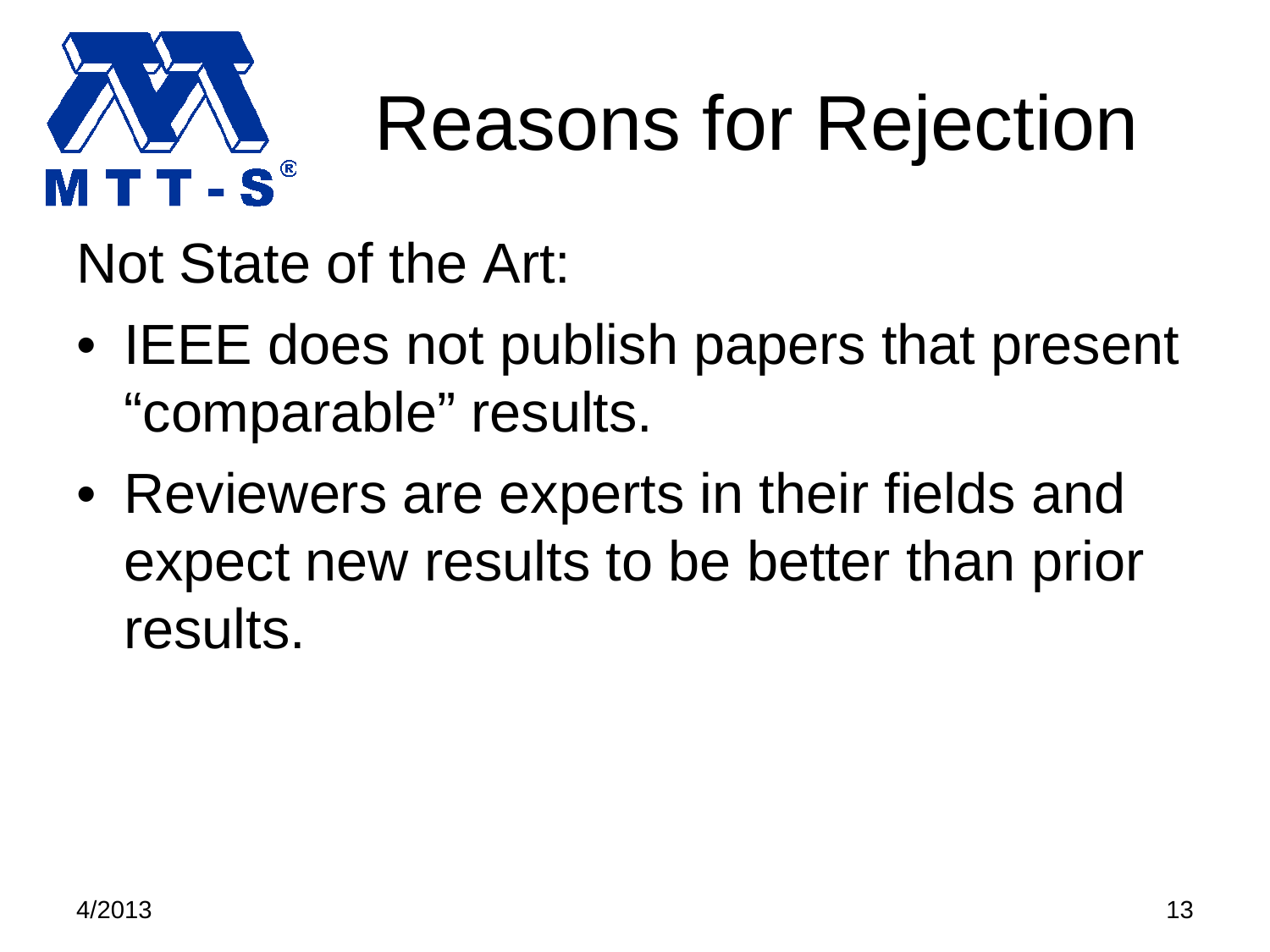

Unsupported Claims:

• Do not make any claims that are not supported by measurements, simulations, or comparisons to prior papers. (Claims in the introduction of smaller, less memory required, less CPU time required, higher gain, ect. that are not supported will be rejected)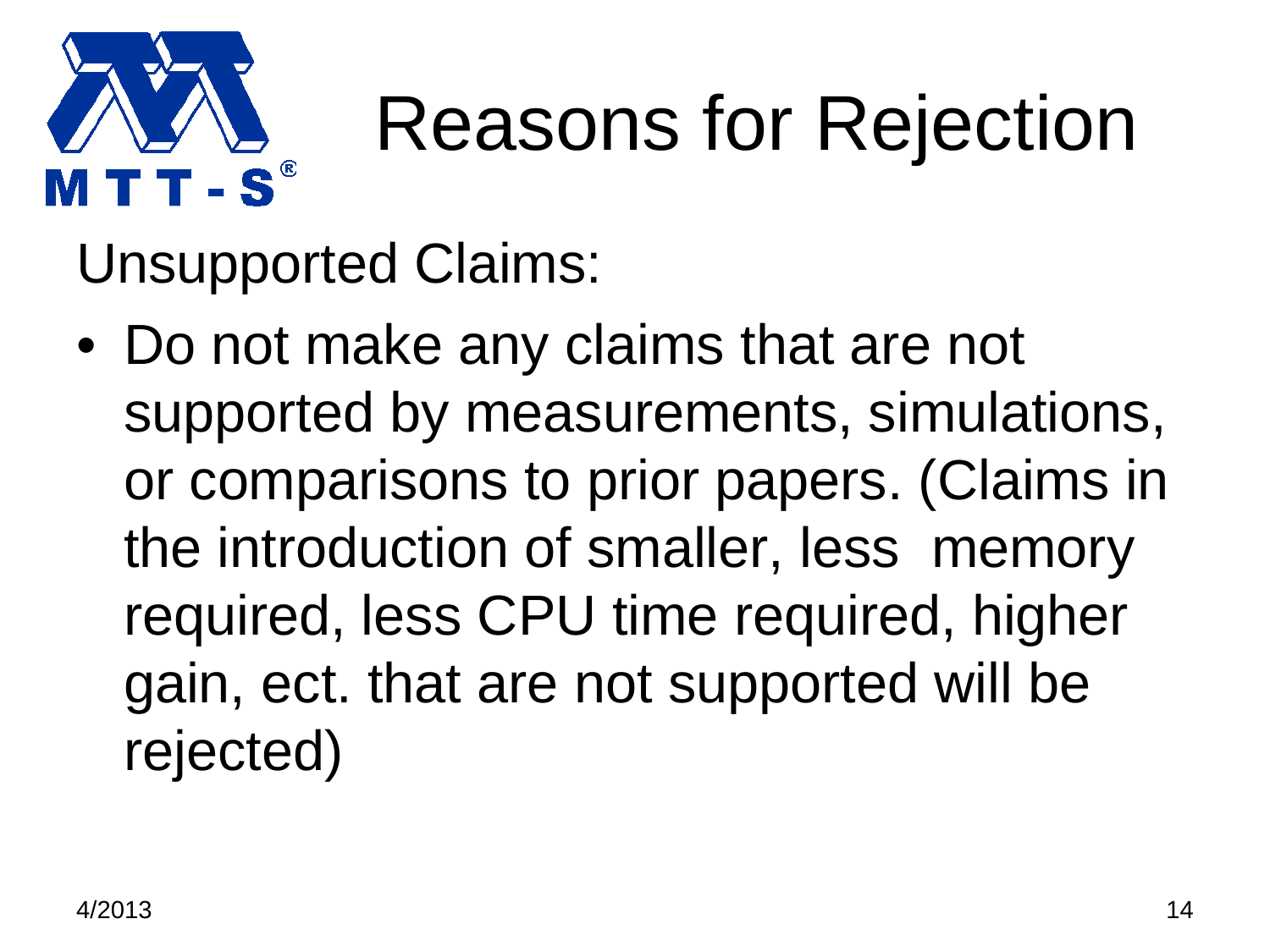

Method or Circuits not Fully Explained:

- A practicing engineer must be able to duplicate your results based on your paper. Give all dimensions, important equations, materials, and circuit element values.
- Explain how the circuit works, and why the new circuit works better. Adding another circuit component to the model without explaining what it does and why will result in rejection. The reader must learn something!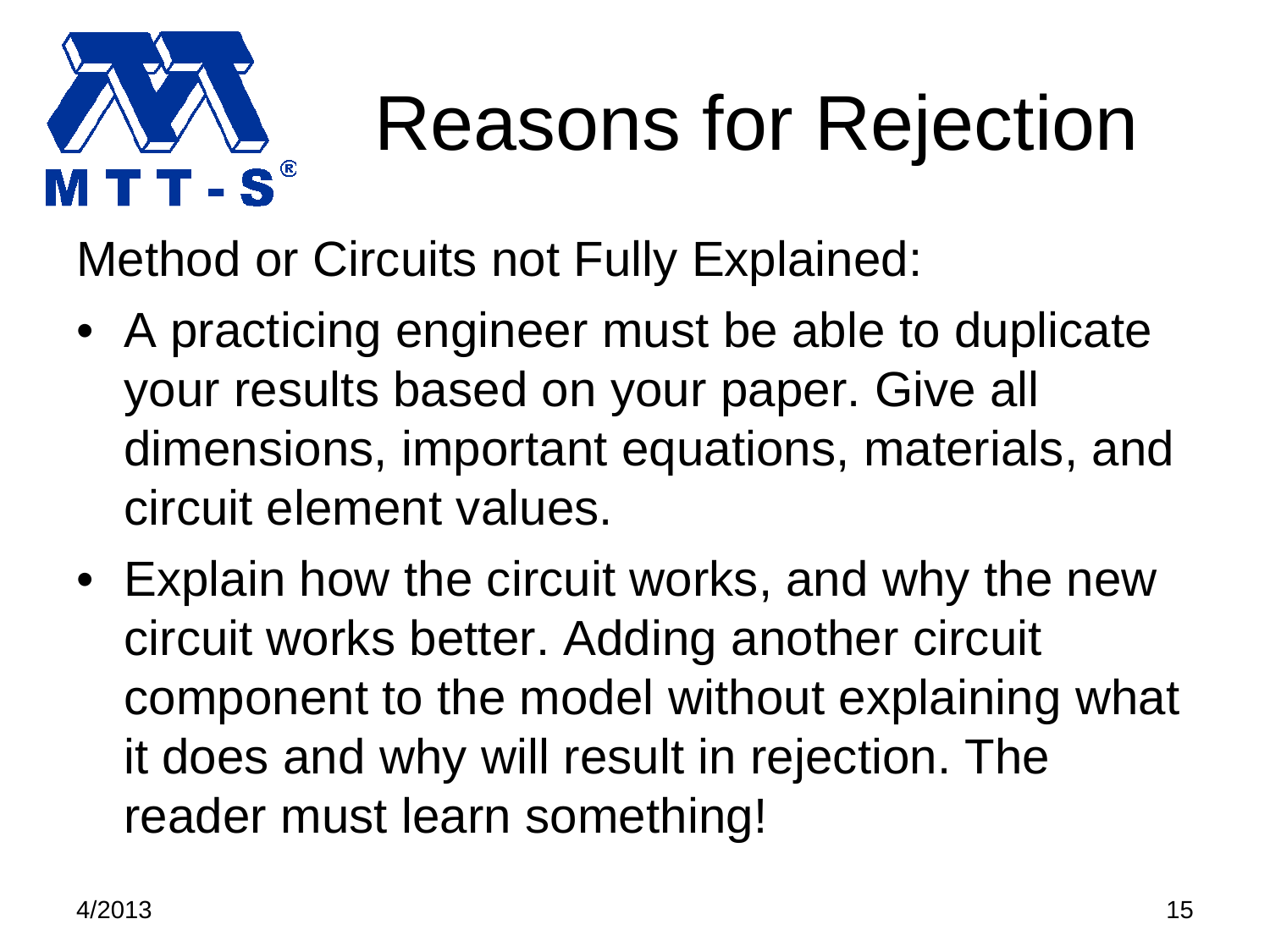

Measured Results Not Presented.

- The MWCL, the Trans. on Microwave Theory and Tech., the JSSC and almost every journal requires that all components and circuits be fabricated, a photo included, and measured results presented.
- Theory and numerical method papers require a comparison to another method.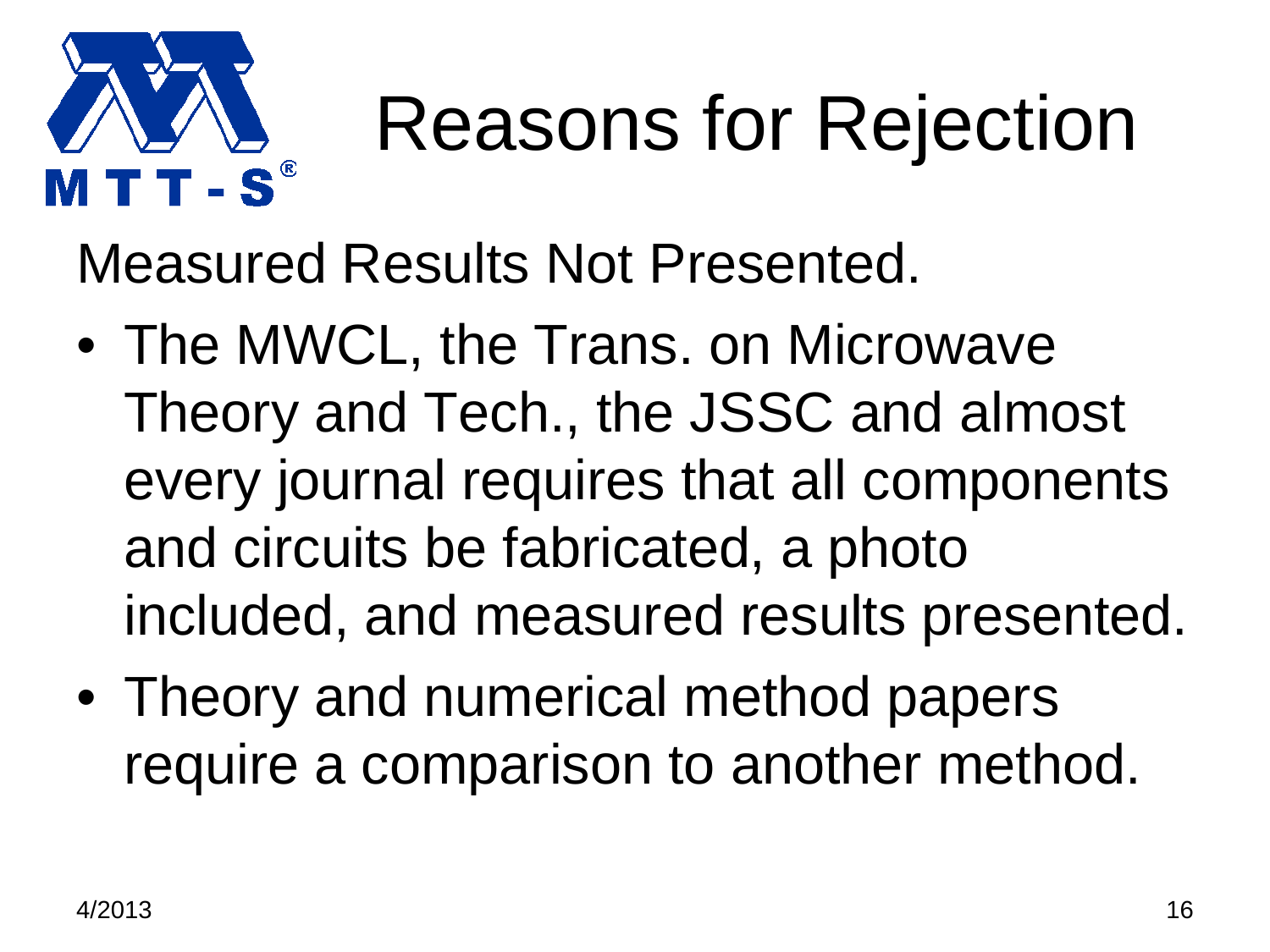

Poor grammar or incorrect use of English

- IEEE rules allow a paper to be rejected based solely on poor grammar.
- Most editors will try to help authors correct grammar errors.
- However, poor grammar makes the paper harder to read, so the reviewers are more likely to vote to reject the paper.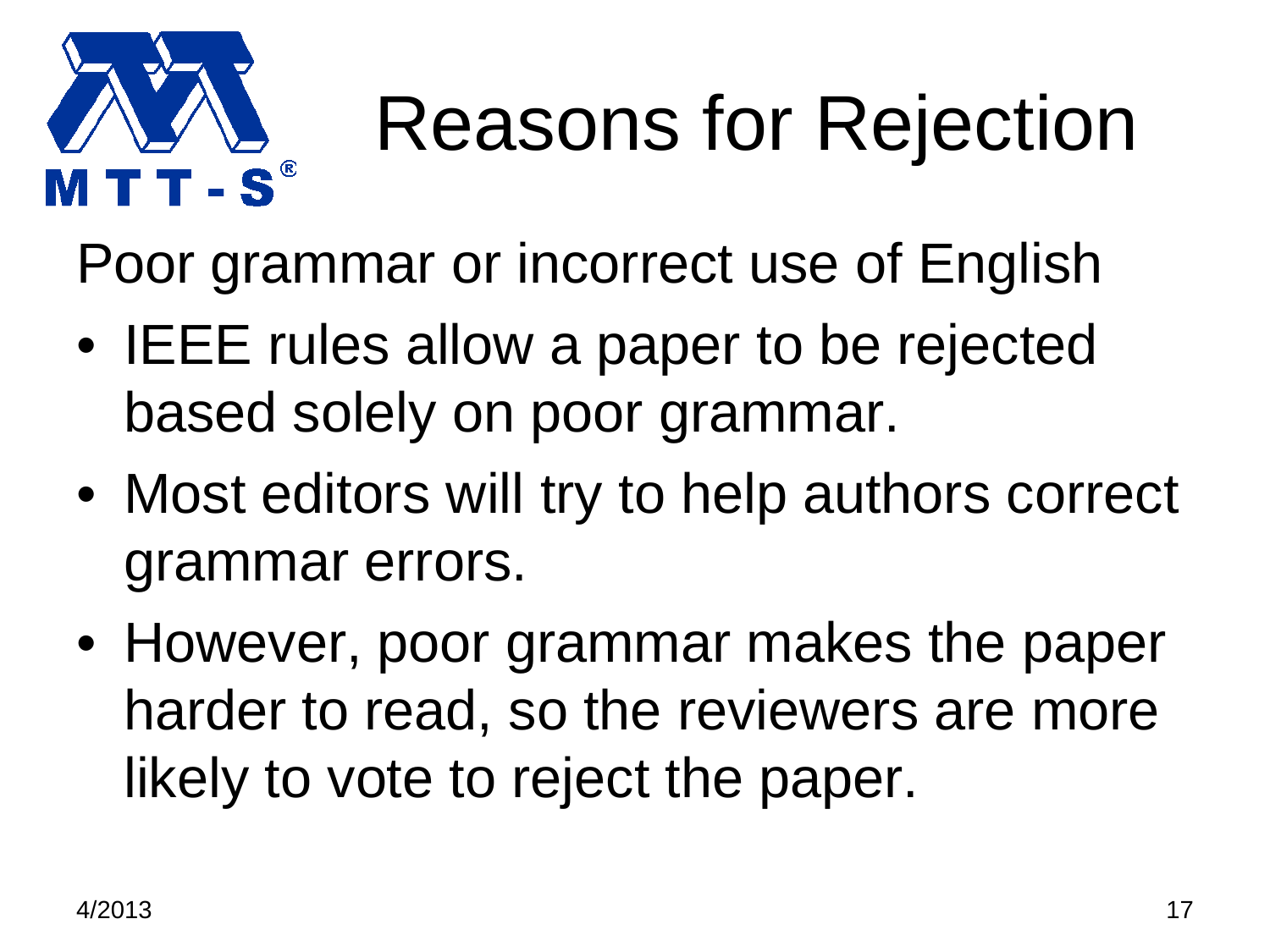

#### Writing the Paper

#### Write the paper to avoid easy rejections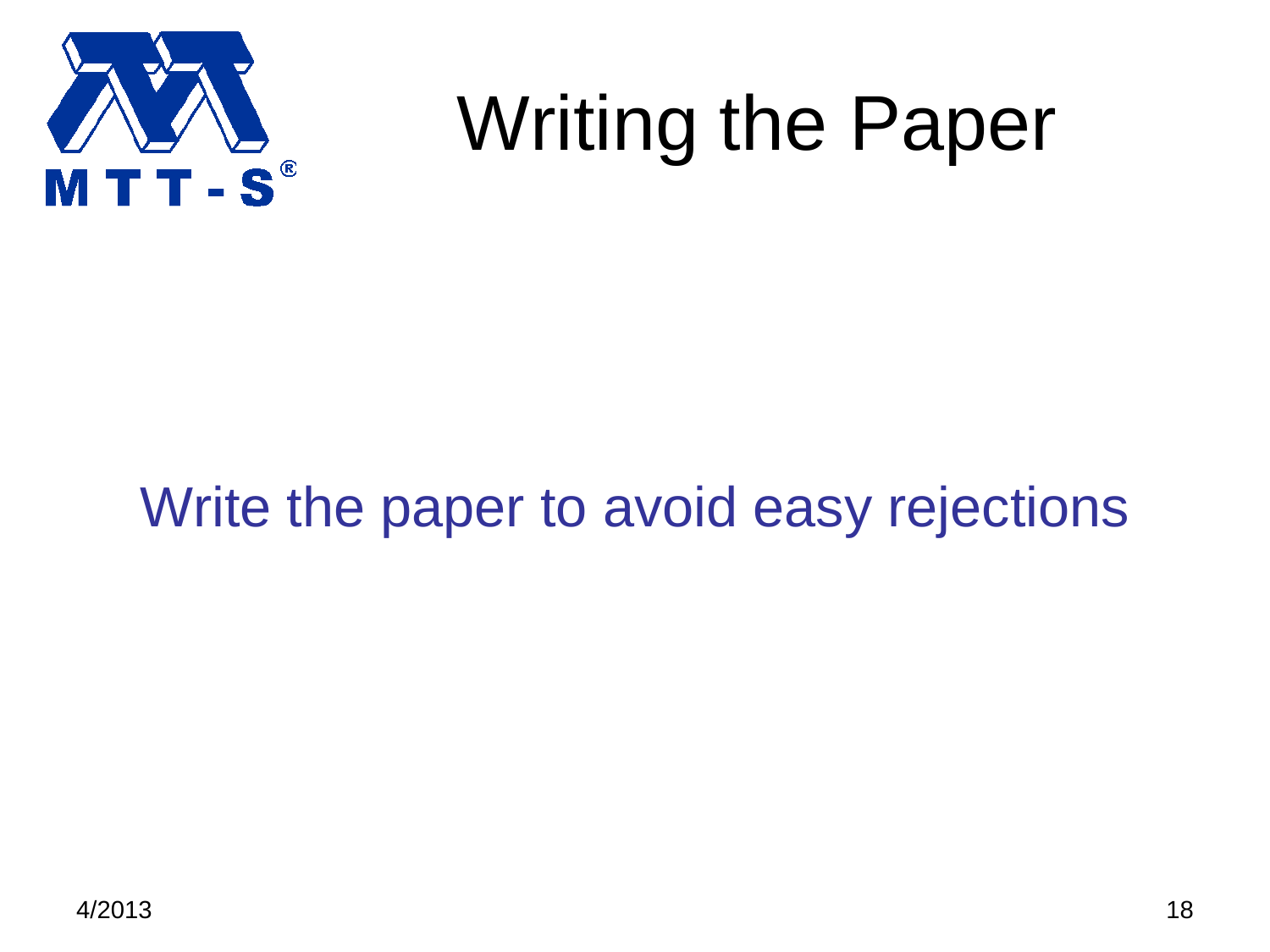

- Title
- Abstract
- Introduction
- Technical Content
- Conclusions
- References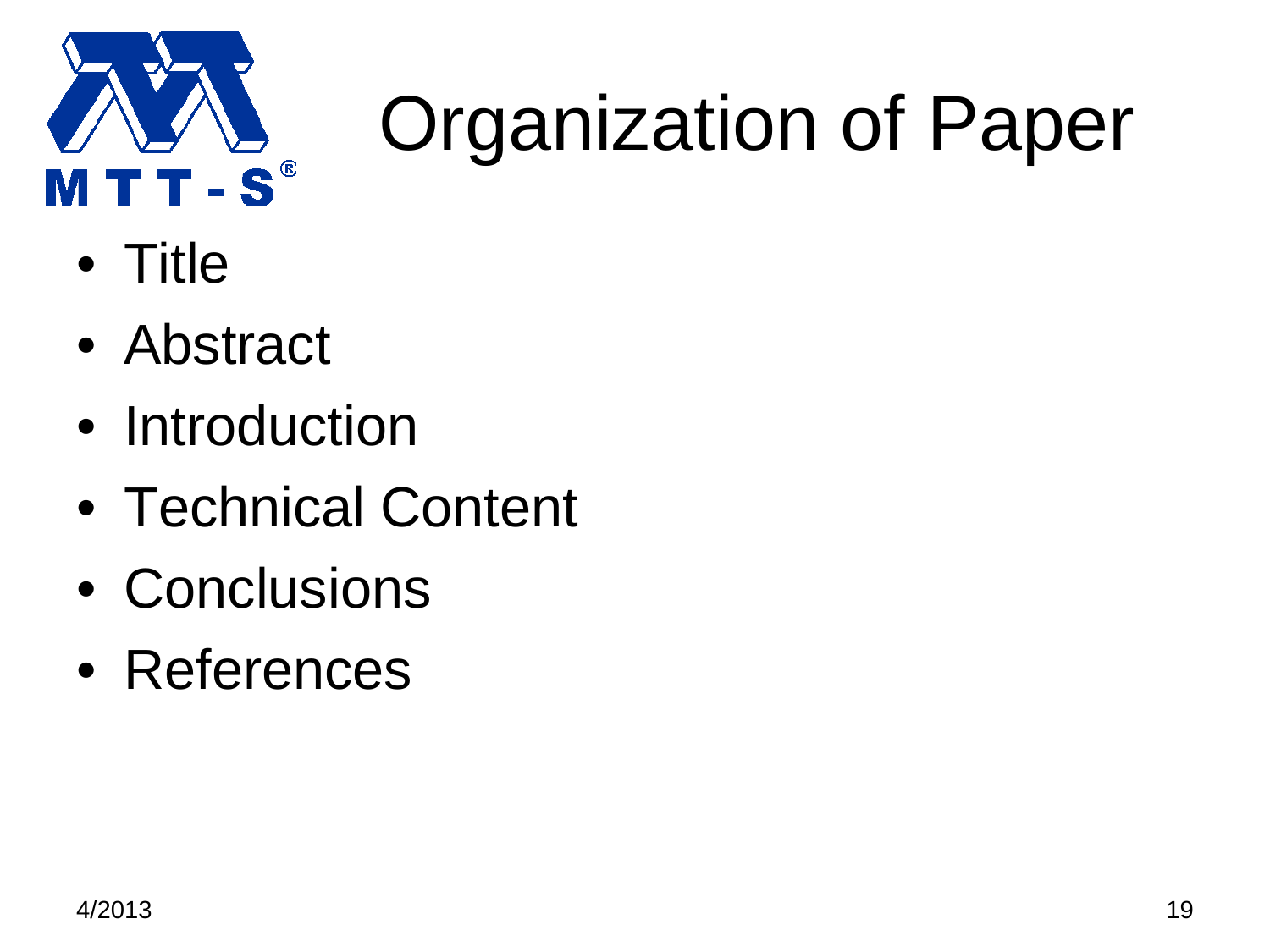

- Title and authors
- Abstract: 50 to 250 words that summarize the paper.
	- $-$  1<sup>st</sup> to 3<sup>rd</sup> sentence tell what problem is being investigated.
	- How you performed the investigation.
	- Accomplishments and conclusions (summarize your results)

*Abstract*—Microwave and millimeter-wave integrated circuits and RF distribution networks often require two transmission lines to cross over each other. In this paper, experimental measurements and three-dimensional (3-D) finite difference time domain analysis are used to thoroughly characterize coplanar waveguide (CPW) and finite ground coplanar waveguide (FGC) 90-degree crossover junctions. It is shown that FGC crossover junctions have approximately 15 dB lower coupling than CPW crossover junctions. Furthermore, it is shown that the FGC junctions do not excite the parasitic slotline mode, whereas, the CPW junctions do excite the slotline mode. The results presented indicate that the FGC crossover junction is easier to implement and has better characteristics than the CPW crossover junction.

Index Terms-Coplanar waveguide, coupling, finite ground coplanar waveguide, planar transmission lines, transmission lines.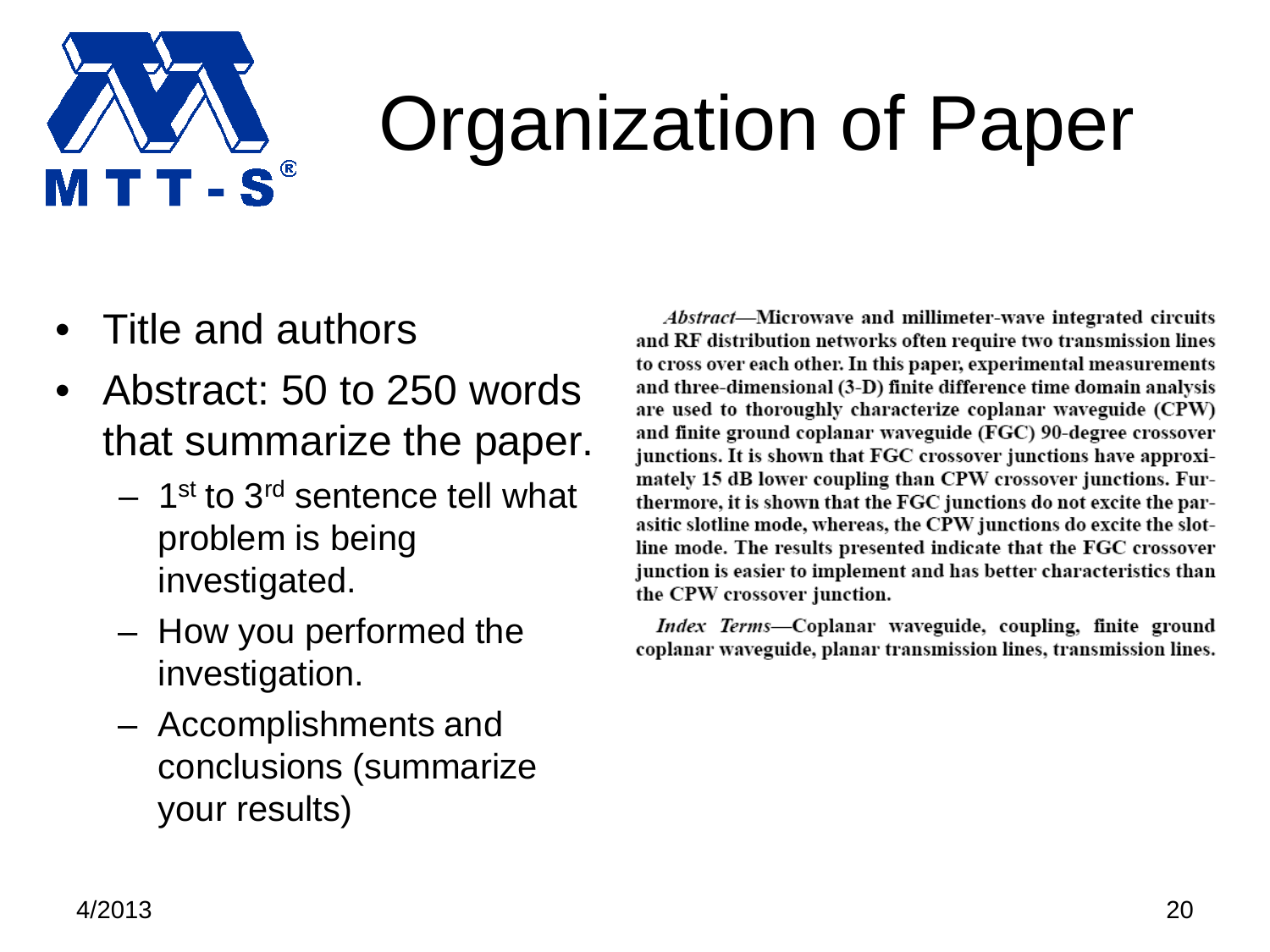

- Introduction (Hardest and most important part of paper, write this last)
	- $-$  1<sup>st</sup> paragraph states problem to be solved and its importance
	- $-2<sup>nd</sup>$  to n<sup>th</sup> paragraph states previous state of the art (Reference previous papers here, do not show bias towards or against any specific author or paper. Simply state the facts!)
	- Last paragraph states what is new in this paper (This statement is maybe the most important in the Introduction) and organization of the paper
- Many papers are rejected because of errors in the Introduction

Experimental Verification of the Use of Metal Filled Via Hole Fences for Crosstalk Control of Microstrip Lines in LTCC Packages

George E. Ponchak, Senior Member, IEEE, Donghoon Chun, Jong-Gwan Yook, Member, IEEE, and Linda P. B. Katehi. Fellow, IEEE

Abstract-Coupling between microstrip lines in dense RF packages is a common problem that degrades circuit performance. Prior three-dimensional-finite element method (3-D-FEM) electromagnetic simulations have shown that metal filled via hole fences between two adjacent microstrip lines actually increases coupling between the lines; however, if the top of the via posts are connected by a metal strip, coupling is reduced. In this paper, experimental verification of the 3-D-FEM simulations is demonstrated for commercially fabricated low temperature cofired ceramic (LTCC) packages. In addition, measured attenuation of microstrip lines surrounded by the shielding structures is presented and shows that shielding structures do not change the attenuation characteristics of the line.

Index Terms-Coupling, crosstalk, microstrip, microwave transmission lines

#### I. INTRODUCTION

R F SYSTEMS being planned today integrate more func-<br>tions in smaller packages that must cost less than those currently being used. Although several packaging technologies have been proposed to meet these goals [1]-[5], low temperature cofired ceramic (LTCC) may be the ideal packaging technology. The material used in LTCC has a moderate relative dielectric constant.  $\varepsilon_n$ , between four and eight, which permits wider microwave transmission lines and has lower conductor loss than circuits on Si, GaAs, and Alumina. It also has a low loss tangent of 0.002 at 10 GHz, which results in low dielectric attenuation. Packages are built with multiple layers of 0.1 to 0.15 mm thick ceramic layers with metal lines permitted on each layer and metal filled via holes interconnecting conductors on the different layers [2], [6]. Therefore, dense packages with RF integrated circuits, digital integrated circuits, bias lines, and interconnect lines may be built.

However, dense packages with closely spaced interconnect lines are prone to coupling or crosstalk that may severely

USA.<br>J-W. Yook is with the Department of Information and Communications,<br>Kwane-Iu Institute of Science and Technology Kwane-Iu 500-712. Korea Kwang-Ju Institute of Science and Technology, Kwang-Ju 500-712, Korea. Publisher Item Identifier S 1521-3323(01)02415-

degrade circuit performance. Microstrip transmission lines radiate at discontinuities [7], and this radiated power may couple to other microstrip lines. In addition, parallel microstrip lines couple energy to and from each other [8]. To help alleviate this coupling, metal filled via holes are often used to create Faraday cages that isolate sections of the package from each other [9]-[12]. Three-dimensional-finite element method (3-D-FEM) electromagnetic modeling of parallel microstrip lines separated by metal filled via hole fences has shown that the fences do not reduce coupling, but if the top of the via posts are connected with a metal strip, coupling is significantly reduced [13], [20],  $[14]$ 

In this paper, commercial LTCC process and design layout rules are used to experimentally verify the 3-D-FEM electromagnetic modeling results. Test circuits are built by a commercial vendor and characterized over the frequency band of 2 to 40 GHz. First, the experimental procedures are presented. Then, coupling between parallel microstrip lines are presented as a function of frequency and the via fence geometry to verify the prior 3-D-FEM results [14]. Lastly, attenuation of the microstrip lines as a function of the via fence geometry is presented. Throughout the paper, the results are quantitatively and qualitatively compared to the 3-D-FEM results.

#### II. CIRCUIT FABRICATION AND DESIGN

Circuits are fabricated using commercial LTCC fabrication process and layout rules [15]. The ceramic material is mounted on a Cu/Mo/Cu metal core that is thermal coefficient of expansion (TCE) matched to the LTCC dielectric, Si, and GaAs. A single layer of ceramic tape is used for the microstrip substrate. This substrate is 0.005 in (127  $\mu$ m) thick, has a relative dielectric constant,  $\varepsilon_r$ , of 5.67 at 12.5 GHz, and a volume resistivity of  $5 \times 10^{15}$   $\Omega$ -cm. According to the design rules, via holes are 0.008 in (203  $\mu$ m) in diameter and have a minimum via to via spacing of 0.024 in (609  $\mu$ m). All metal traces, including the microstrip lines, have a minimum conductor width and conductor-to-conductor line spacing of 0.008 in (203  $\mu$ m). The metal filled vias and lines are Ag, with the lines coated with Ni/Au.

Microstrip lines are designed with a strip width,  $W$ , of  $0.008$  in (203  $\mu$ m), which vields a theoretical characteristic impedance of 50  $\Omega$ . Referring to Fig. 1, microstrips with via to line spacing, S, of 0.012, 0.016, and 0.020 in (304, 406, and 508  $\mu$ m) and via to via spacing, G, of 0.024 and 0.032 in

Manuscript received December 20, 1999; revised November 16, 2000. Now we supported by NASA Glenn Research Center, the University of Nichigan Center for Parallel Computing, NSF Grant CDA-92-14296, the Ford Motor Company, and Dielectric Laboratories, Inc.

G. E. Ponchak is with the Electron Devices Technology Branch, NASA Glenn Francisco Center, Cleveland, OH 44135 USA<br>D. Channels, Cleveland, OH 44135 USA<br>D. Chun and L. P. B. Katelú are with the Department of Electrical Engineering<br>and Computer Science, University of Michigan, Ann Arbor, MI 48109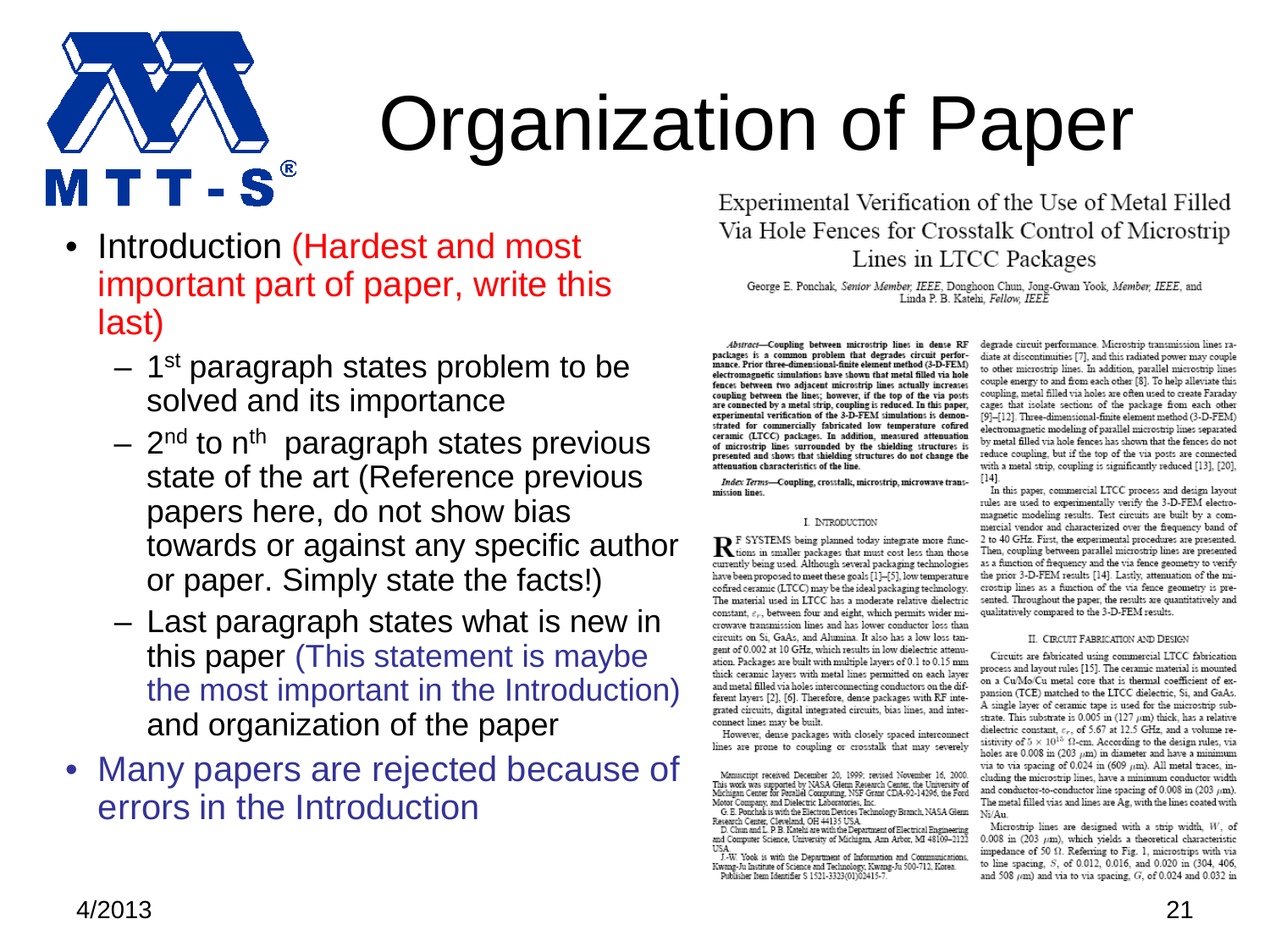

- Body of paper separated into sections:
	- 1.Procedure (Design of the experiment)
	- 2.Results
	- Use clear figures and discuss all figures in the text
	- If paper is long, start each section with an introduction and end with a summary (few sentences)
- Summary or Conclusions (Emphasize what novel or good results were demonstrated. This is best done with a Table of Comparison or the use of Figure of Merit.)
- Acknowledgements (This can be added after acceptance of paper)



Fig. 2. SEM of micromachined CPW line on low-resistivity Si wafer with a polyimide interface layer ( $H_{\rm P} = 20.15~\mu{\rm m}$ ) that has been etched.

#### II. FABRICATION AND TEST PROCEDURES

On four 385- $\mu$ m-thick 1- $\Omega$  - cm silicon wafers, DuPont WE 1111 (now called PI-1111) polyimide is deposited and cured to a thickness  $Hv$  of 6.35, 8.83, 14.59, and 20.15  $\mu$ m. Sets of 15 different CPWs are fabricated on top of the polyimide using standard liftoff processing with the CPW made of 0.02  $\mu$ m of Ti and  $1.5~\mu{\rm m}$  of Au. At this point, the transmission lines appear as shown in Fig. 1, where the polyimide not protected by the CPW metallization is removed by reactive ion etching (RIE) to obtain the structure shown in Fig. 2. No backside ground plane or Si passivation lavers are grown, and WE1111 polyimide has a relative dielectric constant  $\varepsilon_{r1}$  of 2.8.

The CPW propagation characteristics are measured with a vector network analyzer and probe station. A quartz spacer between the Si substrate and the probe station wafer chuck is used to eliminate parasitic microstrip and parallel-plate waveguide modes. The propagation constant  $\gamma = \alpha + j\omega\sqrt{\epsilon_{\rm eff}}/c$ , where  $\alpha$  is the attenuation constant.  $\omega$  is the angular frequency,  $c$  is the velocity of light in vacuum, and  $\varepsilon_{\rm eff}$  is the effective dielectric constant, is deembedded through the thru-reflect-line (TRL) calibration routine implemented in the software program MUL-TICAL [11]. For each CPW line characterized, four delay lines with the longest line being 1 cm are used in addition to the thru line to enhance accuracy from 1 to 40 GHz.

The micromachined CPW lines are theoretically analyzed using a 3-D-FEM analysis implemented through Ansoft's high-frequency structure simulator (HFSS). The simulated structure is the same as the actual structure described above and is shown in Fig. 2, including the  $2\text{-} \mu \text{m}$  polyimide undercut of the CPW lines. Furthermore, to achieve good match between the measured and theoretical results, the Si wafer loss tangent of 0.0018 [12], the Si wafer resistivity, and the metal resistivity were used in the model. Radiation boundaries are used on the top and sides of the simulated structure.

#### III. RESULTS

The attenuation in decibels per centimeter of three CPW lines after polyimide etch with  $Hp = 20.15 \mu m$  is shown in Fig. 3. At low frequency, below  $X$ -band, wider CPW lines have lower loss than narrow lines; however, the high-frequency behavior is not easily predicted. It is seen in Fig. 3 that the frequency dependence  $n$  of  $\alpha = a f^n$  varies with the strip and slot widths. Specifically, for narrow lines, the attenuation is conductor-loss dom-



Fig. 3. Measured attenuation of micromachined CPW lines with  $Hp=20.15~\mu{\rm m}.$ 



Fig. 4. Measured attenuation of CPW lines ( $S = 10$  and  $W = 9 \ \mu \text{m}$ ) before and after polyimide etch.

inated and varies as  $f^{0.5}$ , while for wider lines, the frequency dependence  $n$  increases to 1.5. Therefore, at high frequency, narrower CPW lines on polyimide have lower attenuation than wider lines. This is contrary to the attenuation characteristics of CPW lines on insulating substrates, which are dominated by conductor loss for both narrow and wide lines [13]. Note that, in Fig. 3, the lowest attenuation at 40 GHz is 2.75 dB/cm for a line with  $S$  and  $W$  of 10 and 9  $\mu$ m, respectively.

Fig. 4 shows the reduction in attenuation after etching the polyimide from the slots of three CPW lines with  $S$  and  $W$  of  $10$ and 9 um, respectively, on polyimide of thickness 8.83, 14.59. and 20.15  $\mu$ m. Note that each graph on Fig. 4 is for a different polyimide thickness and the upper line, indicating higher loss, is the attenuation of the CPW before polyimide etch. At 40 GHz. there is a 28% reduction in attenuation after etching for the CPW on the thinnest polyimide and a 35% reduction in attenuation for the CPW on the thickest polymuide. It is interesting that this reduction in attenuation is similar to the reduction in attenuation of CPW lines on HRS when the silicon is etched from the slots  $[9]$ ,  $[10]$ 

The effective permittivity of the CPW lines after etching the polyimide also varies with the line geometry. If the approximate, but usually very accurate, estimate of  $\varepsilon_{\rm eff}=(\varepsilon_r+1)/2$  is used,  $\varepsilon_{\rm eff}$  should equal 1.9 for the CPW lines before the polyimide is etched if none of the fields interact with the silicon since  $\varepsilon_r = \varepsilon_{r1} = 2.8$ . Furthermore, the more the electric fields interact with the Si substrate, the higher  $\varepsilon_{\rm eff}$  will be. After the polyimide is etched and more of the fields are in air, both above the polyimide and in the slot region,  $\varepsilon_{\rm eff}$  should to be less than 1.9. Fig. 5 shows the measured and calculated  $\varepsilon_{\rm eff}$  as a function of frequency for a narrow and a wide CPW line before and after the polyimide etch. There is excellent agreement between the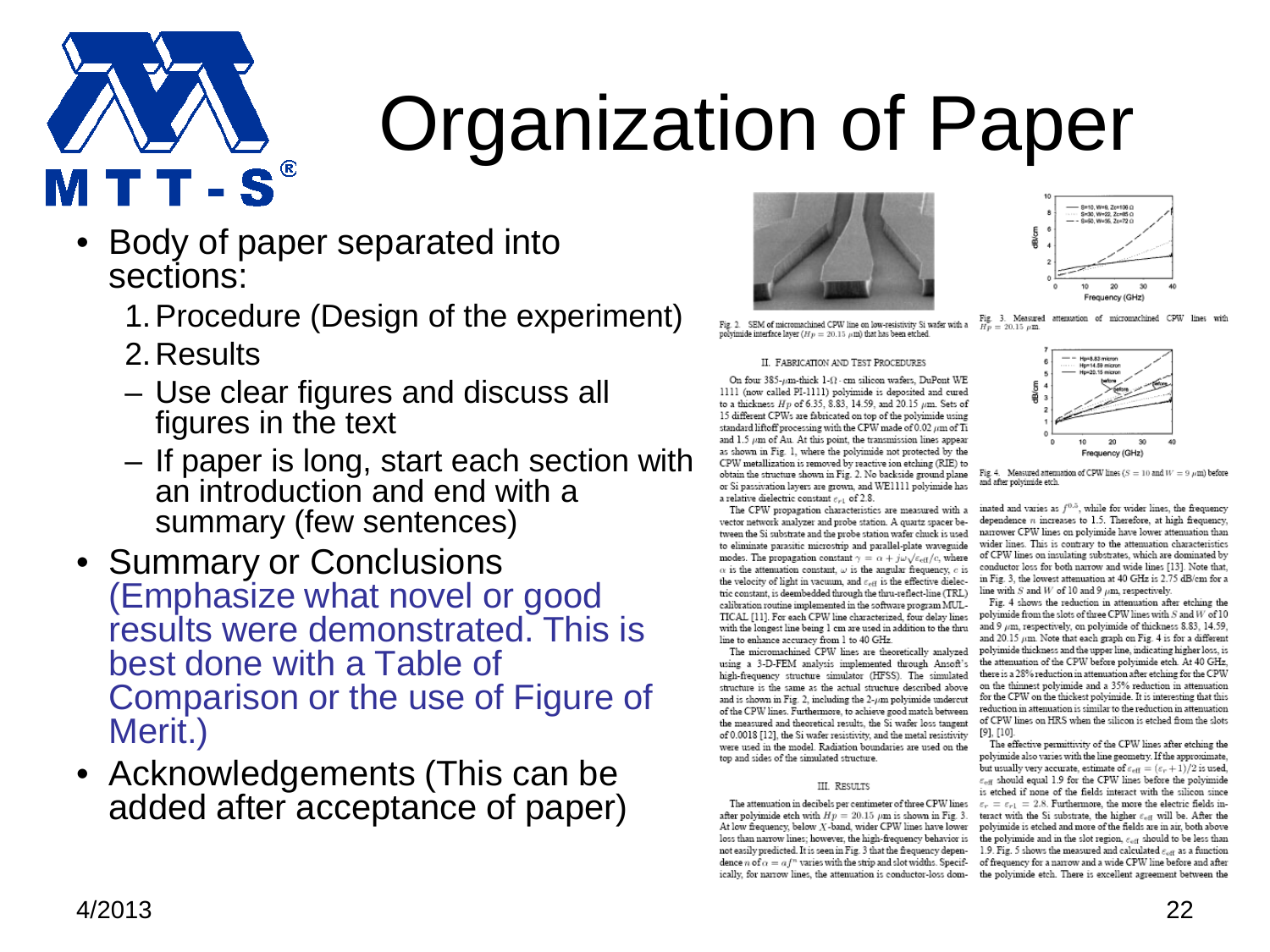

#### References

References should:

- Put paper in context with prior work. If reporting a state of the art result, references should be used for comparison. Newer references with the latest results are preferred to older references.
- Provide supplemental information. There is no need to repeat well known ideas, equations, or facts in your paper.

Helpful Hint: At least some of the references should come from the journal that you are submitting to. This shows that the paper is within the topic of the journal. Also, some journals, not the MWCL or the Trans. on Microwave Theory and Techniques, use this as a method of increasing their Impact Factor.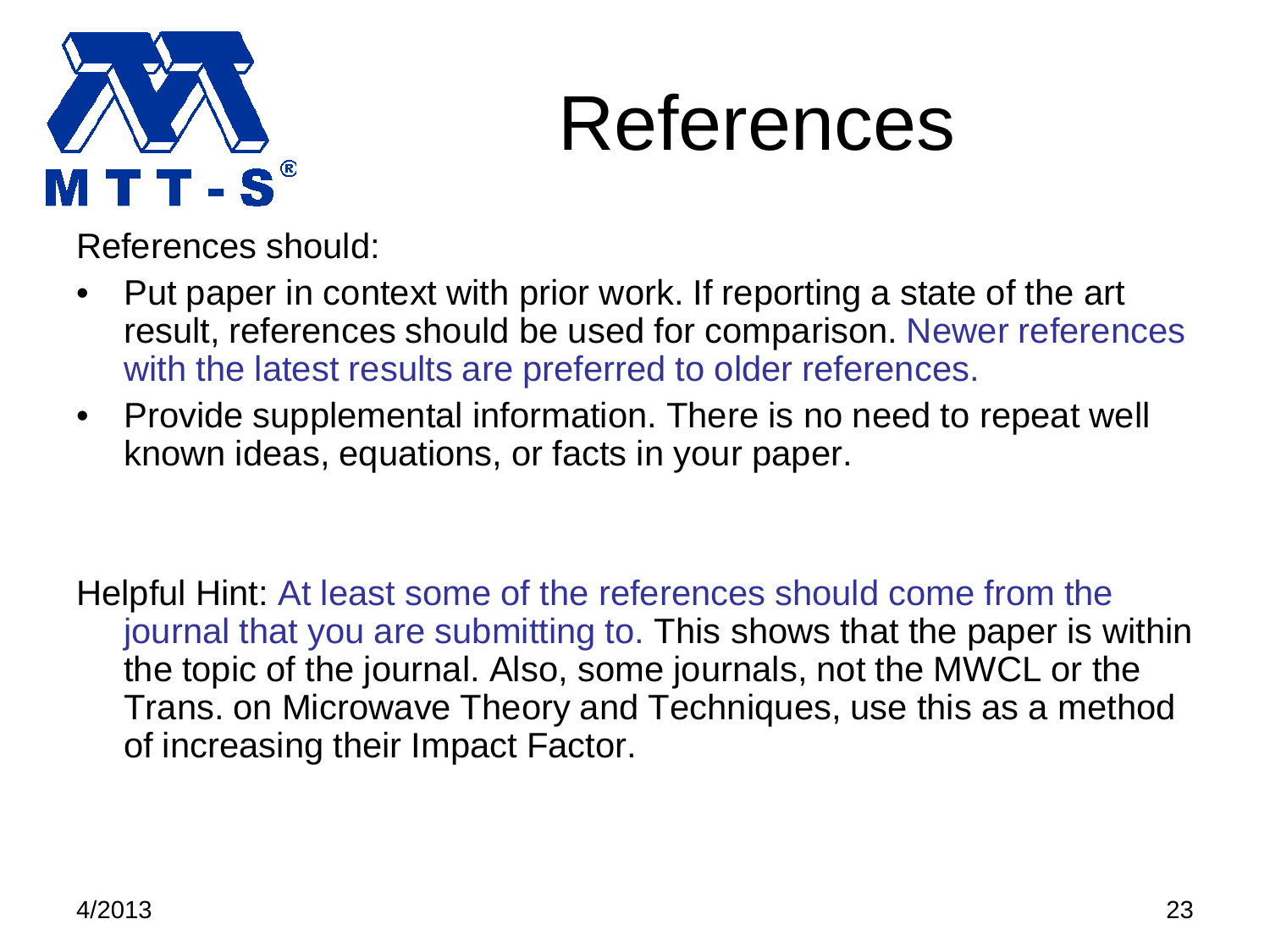

### Before Submission

- Have all co-authors read the paper and make revisions.
- Have a non-author read the paper for clarity. After spending several weeks writing the paper, you tend to overlook obvious errors.
- Submit required government and company forms.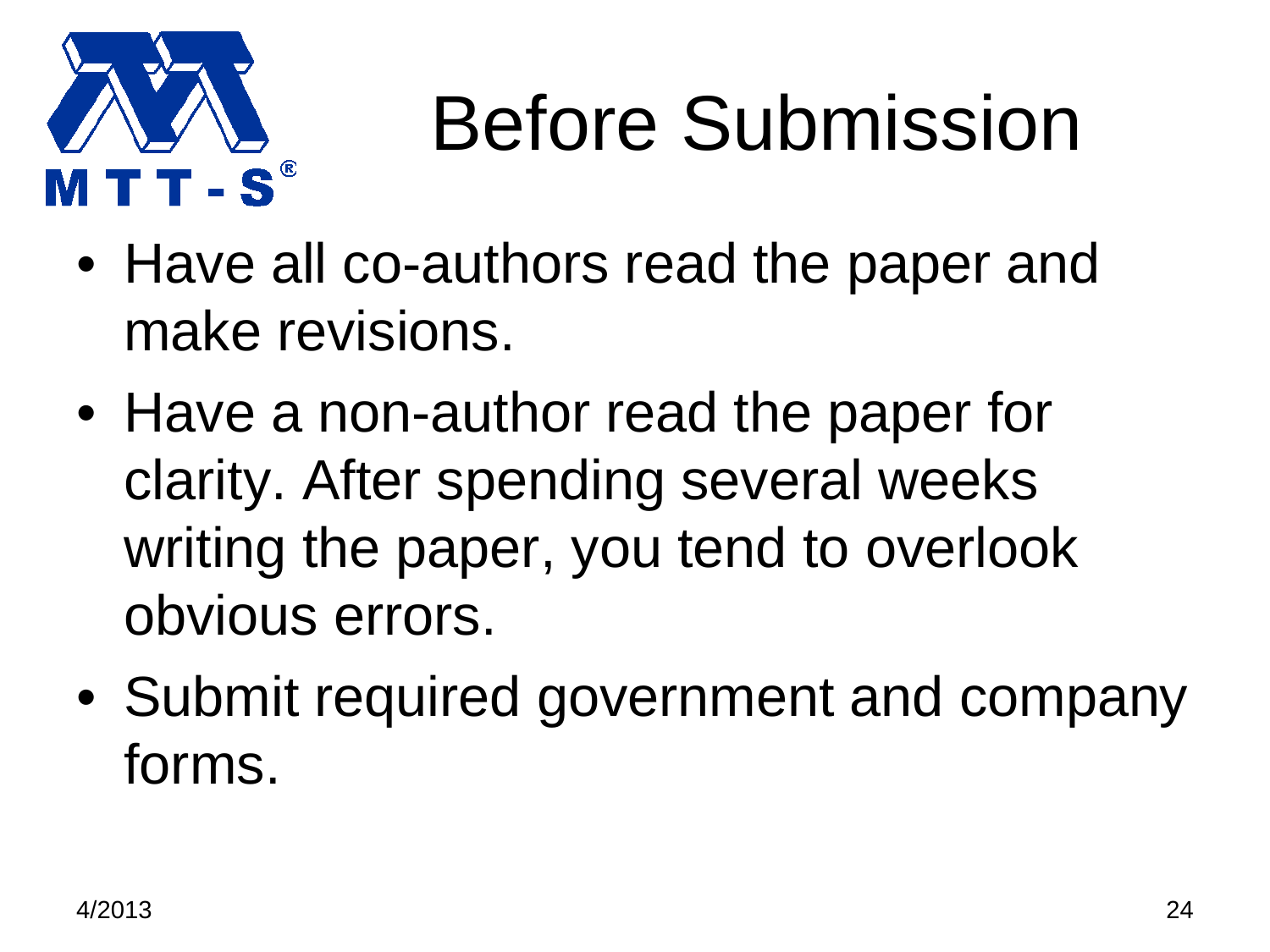

## Submit Papers

• Visit submission web site <http://www.mtt.org/publications/index.htm> and follow procedures for the IEEE Transactions on Microwave Theory and Techniques, the IEEE Microwave and Wireless Components Letters, or IEEE Microwave Magazine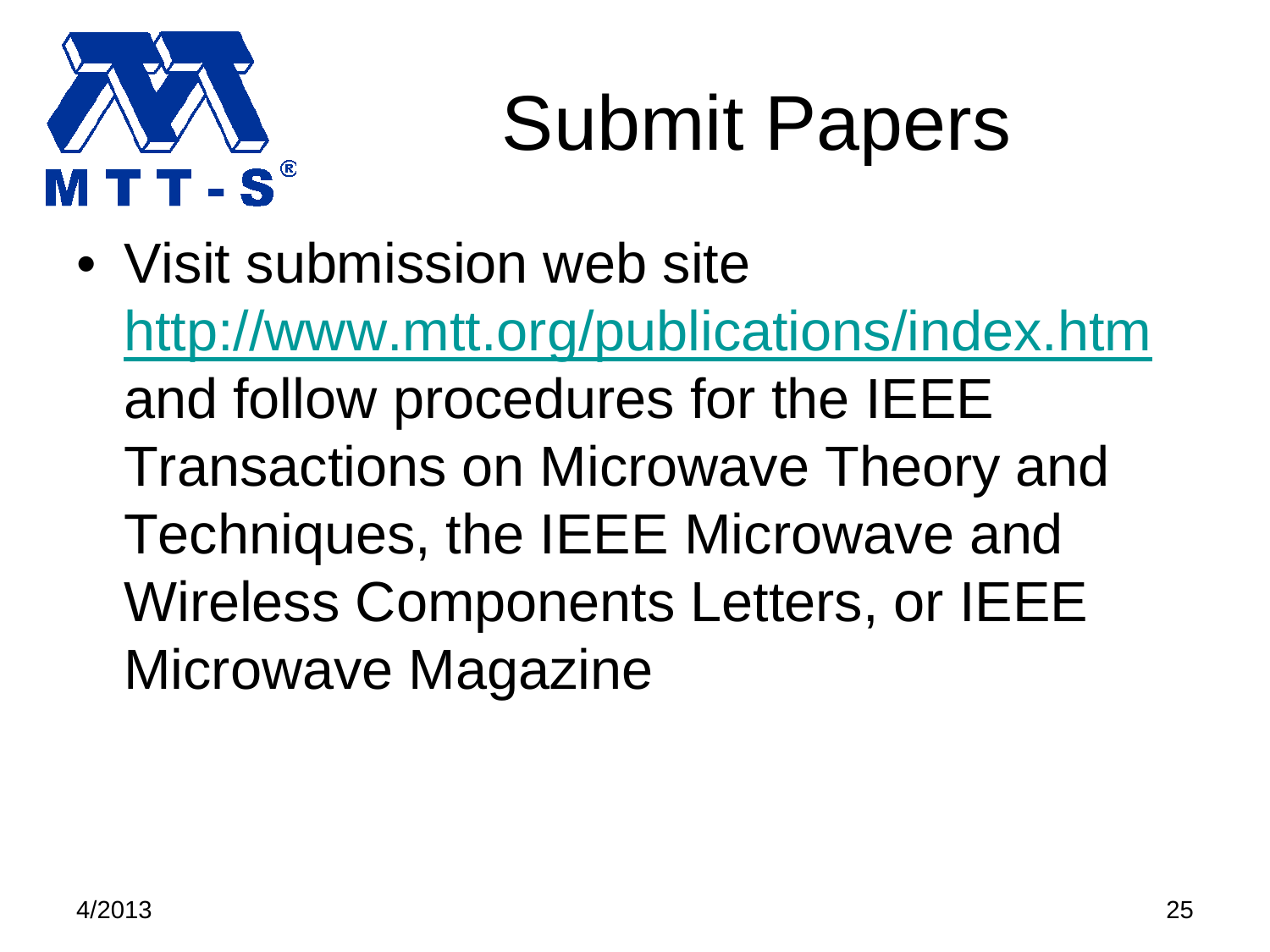

Your manuscript entitled, Coupling Between Microstrip Lines With Finite Width Ground Plane Embedded in Thin Film Circuits, by Dr. George Ponchak, et. al., is rejected in its current form. We ask you to revise your manuscript in response to the Associate Editor's/reviewers' comments which are at the end of this letter.

Thank you for submitting your paper to the IEEE Transactions on Advanced Packaging.

#### Sincerely yours,

This is a good review. It is very rare that a paper is accepted without reviewers comments that need to be addressed. Read all reviews and address each comment. Note that reviewers comments are meant to help you strengthen your paper. If the reviewers did not like your paper, they would state this to the editor in a separate letter.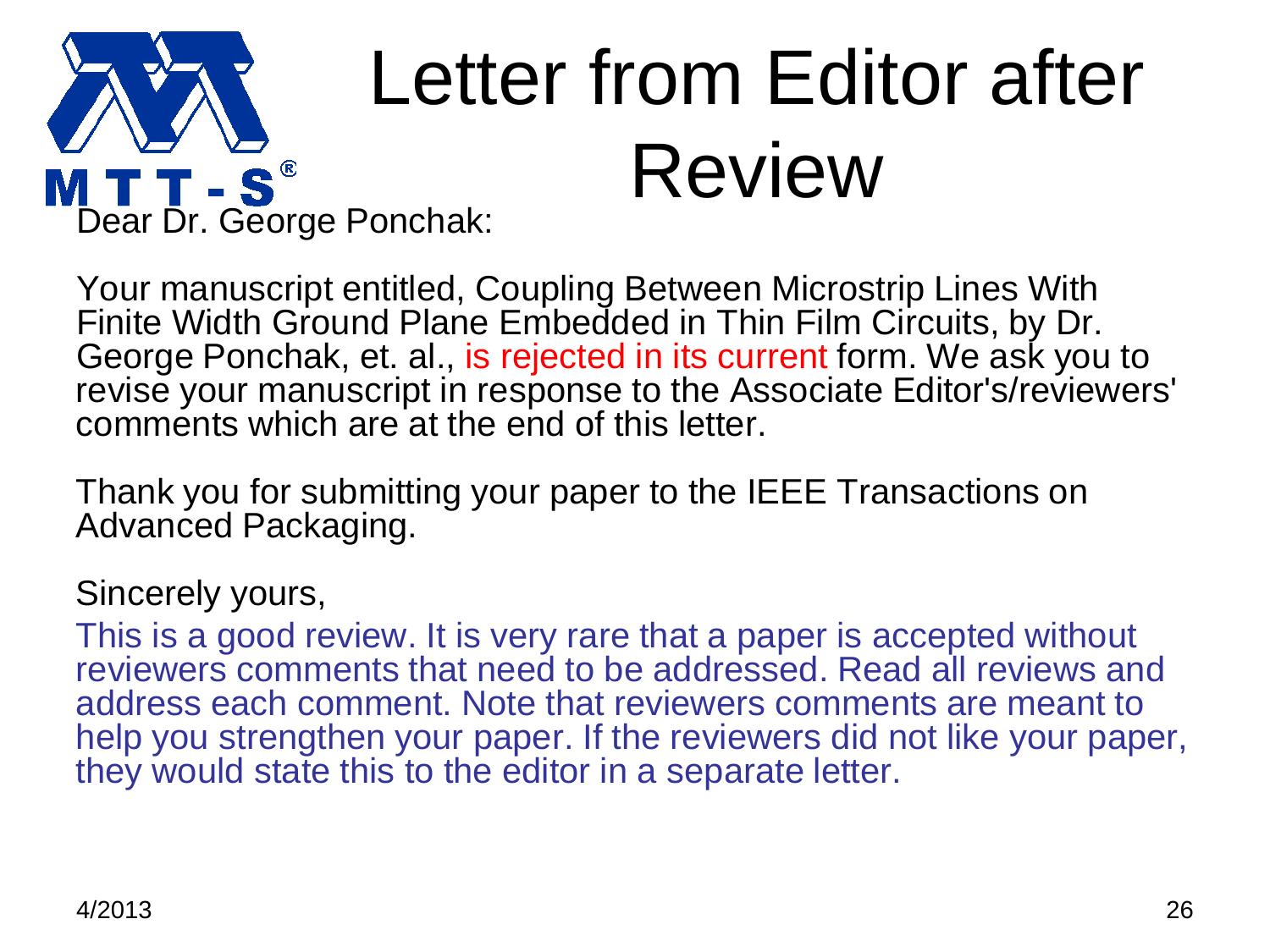

#### Reviewers Comments

This paper investigates the modes that occur in multilayer MCM-D structures when the grounds of two microstrip lines are not connected. The conclusion is that the two lines perform better (less coupling) when the grounds are connected than they do if the grounds are not connected. This is not much of a surprise.

Additional comments.

- The field plots are interesting
- The possibility of a dielectric mode is interesting, but there needs to be more investigation of it. Presumably the dielectric mode is related to a lossy mode in the low resistivity silicon.
- There needs to be more explanation of how Eeff is extracted for the various modes.
- At the beginning of Section 5, the increasing attenuation of W2 is blamed on radiation. This seems unlikely for the small size of the structure, and with no resonances. More likely is that the W2 mode is extending its currents into the low resistivity Silicon. Thus the loss increases.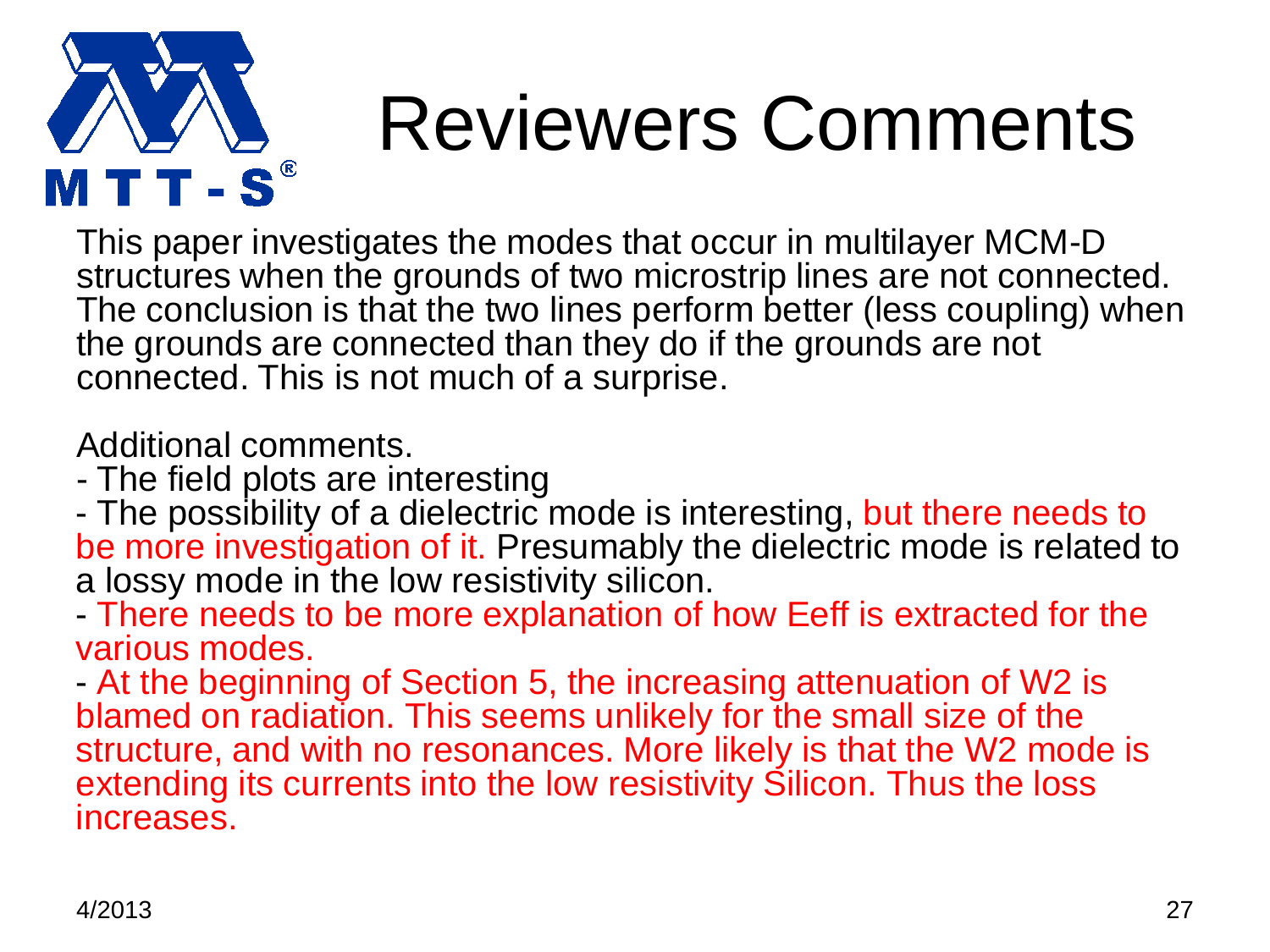

#### Author's Reply with Resubmission

- Write a polite response to each point that the reviewers identified. Include a description of how you revised the paper to improve it based on the reviewers' comments.
- "At the beginning of Section 5, the increasing attenuation of W2 is blamed on radiation. This seems unlikely for the small size of the structure, and with no resonances. More likely is that the W2 mode is extending its currents into the low resistivity Silicon. Thus the loss increases."
- Response: The authors appreciated your comments and we reexamined the field plots. We deleted our previous assumption on why the loss increased and added "FDTD simulations show that the magnitude of the electric fields excited into the silicon wafer from the edges of the ground planes increases with frequency. Furthermore, microstrip lines with thicker substrates, such as W2, have greater excitation of electric fields in the silicon than lines on thinner substrates. Therefore, since the silicon is a lossy substrate, this is probably the reason for higher loss for line W2 at higher frequency."
- In the revised paper, highlight all revisions.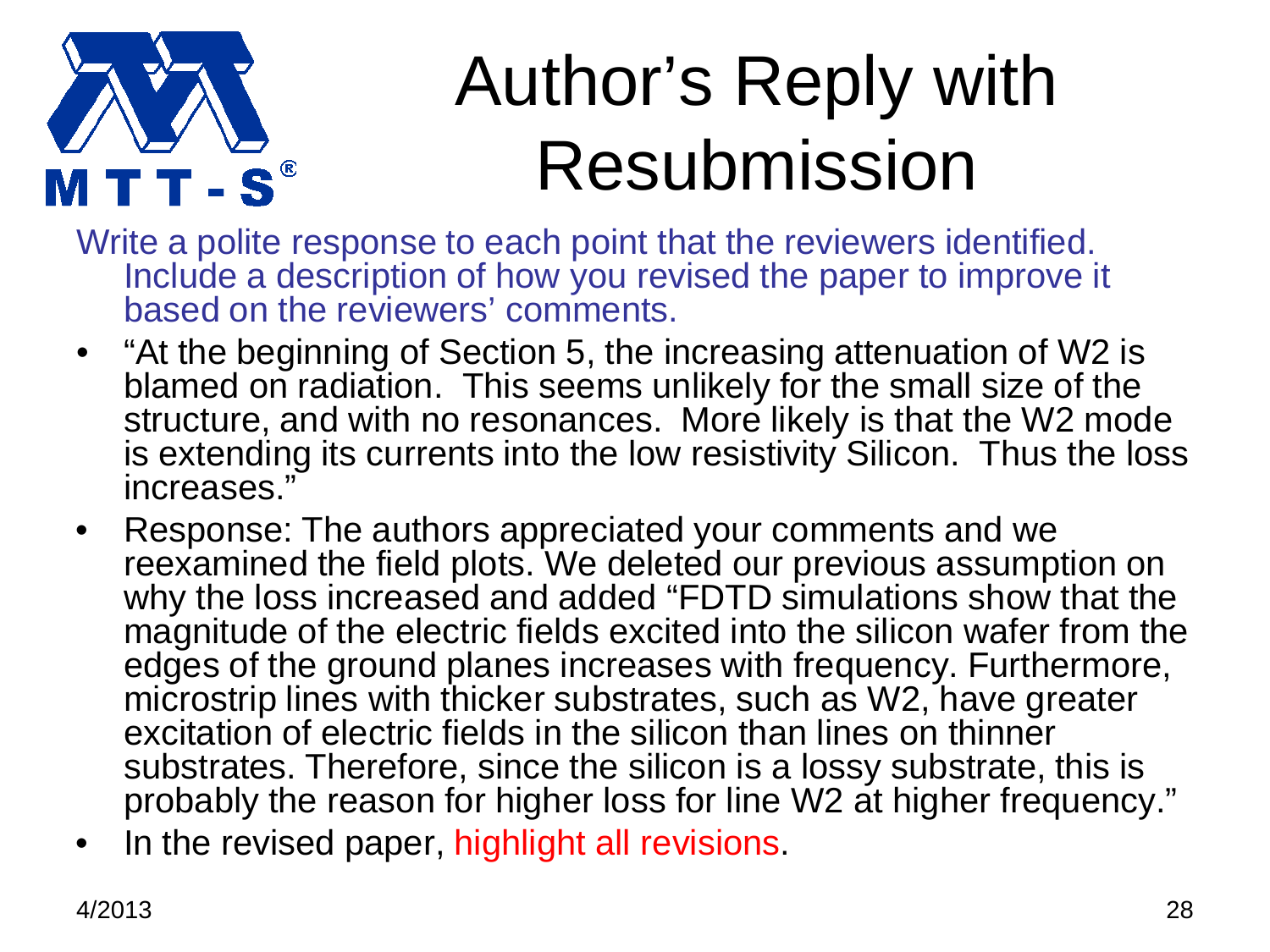

## If Paper is Rejected

- IEEE and IEE transactions and letters reject between 80 and 50 % of papers submitted. Do not take it personal.
- If your paper is rejected, read all of the reviewers' comments. The reviewers and the editors are experts in the field and the comments should help strengthen the paper.
- Revise your paper to address all of the relevant comments. Note that reviewers often review for many journals. If they are the expert in the field of your paper, they may be asked to review it again, even if submitted to a different journal. In revised paper, highlight all revisions made.
- If invited to resubmit the paper by the editor, then resubmit the revised paper within 1 to two months.
- 4/2013 29 • If editor does not invite resubmission, suggest selecting a different journal or sending the editor a letter asking if a resubmission would be welcome. IEEE allows for resubmitted papers, but the editor does not have to send them for review if the paper was not revised.<br> $4/2013$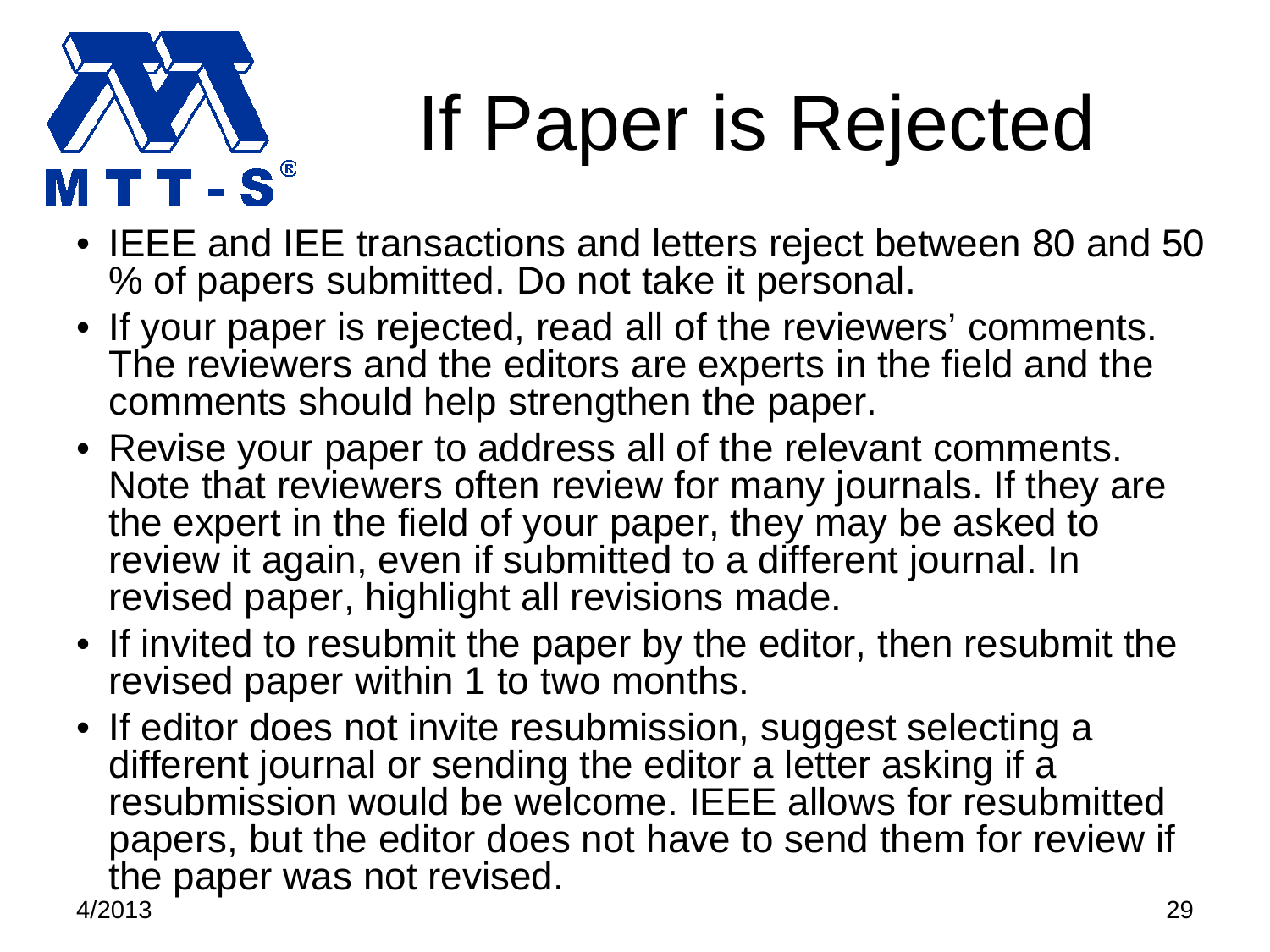

#### **Conclusions**

- Reviewers look for reasons to reject a paper- Do not give them any.
- Do not assume that you can fix the figures and text if the paper is accepted. Submit the best version that you can.
- Write papers in 3<sup>rd</sup> person.
- Write papers in the present tense {(is, are) not (was, were)}
- Do not reuse symbols
- Do not overuse acronyms, use acronyms that are not common to the journal you are submitting to, or invent new acronyms.
- Reference all relevant papers, especially your own.
- Reviewers will do a literature search on all of the papers' authors.
- Be patient; although the editors try hard to return papers to authors as quickly as possible, some papers may take longer. Reviews to IEEE journals can take one year. (Note: IEEE MWCL averages 2 months for a review and IEEE Trans on Microwave Theory and Tech. averages 3 months for a review. These are among the quickest review cycles of IEEE journals.)
- 4/2013 30 • Keep Writing and Submitting Papers to the IEEE MTT-S Publications.